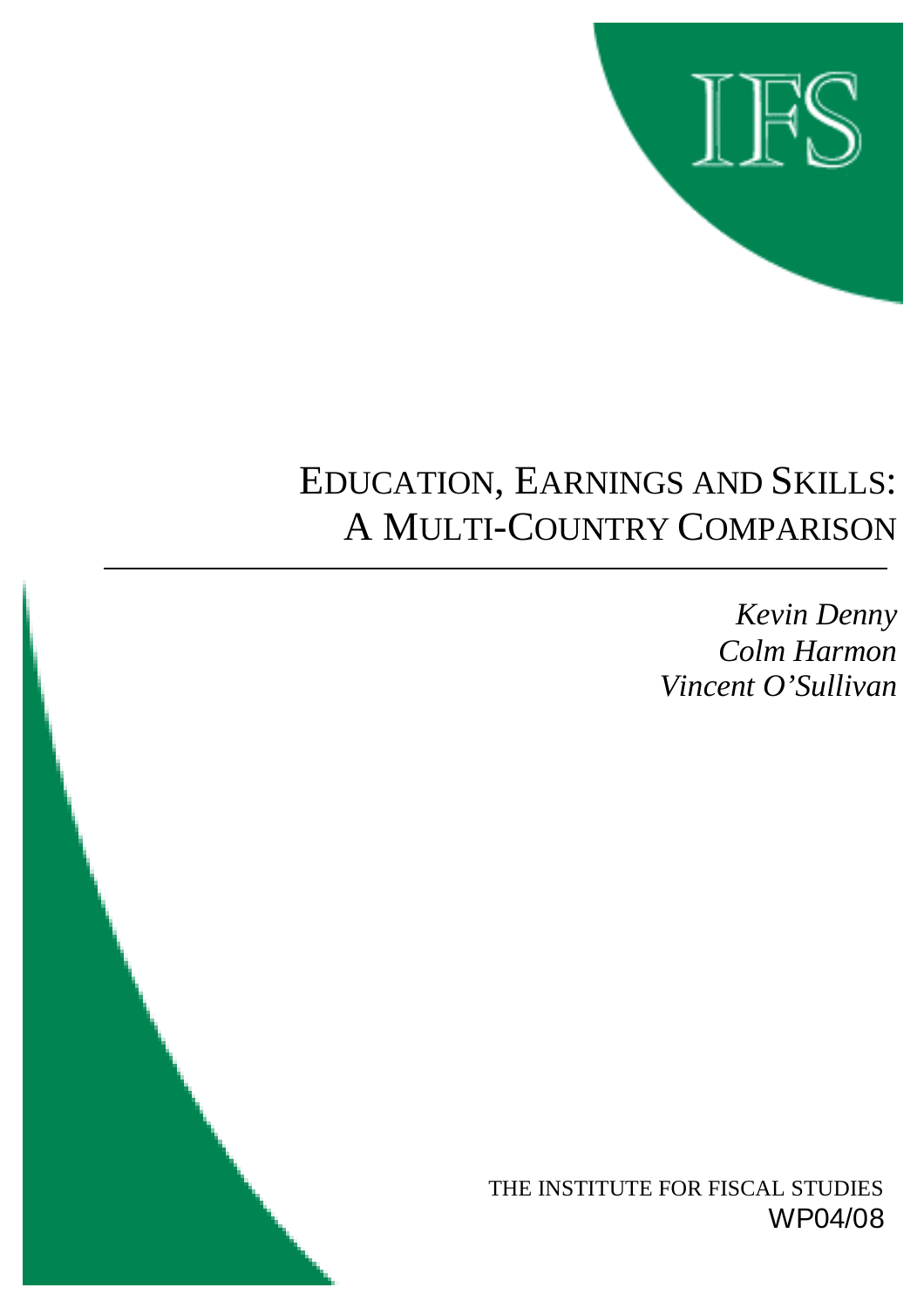# **Education, Earnings and Skills: A Multi-Country Comparison\***

KEVIN J. DENNY

*University College Dublin & IFS, London*  COLM P. HARMON *University College Dublin, CEPR & IZA*  VINCENT O' SULLIVAN *University College Dublin* 

> Version 5.03 March 2003

#### **Abstract:**

This paper uses the measures of basic skills (or functional literacy) in the International Adult Literacy Survey to examine the impact of education and basic skills on earnings across a large number of countries. We show that the estimated return to formal education is sensitive to the inclusion of these measures: excluding them biases the return to education upwards in many countries to a significant degree, usually 1 or 2 percentage points. In almost all countries, the test scores have a well-determined effect on earnings although there is considerable variation in the size of the effect. The highest returns to skills tend to be in English speaking countries. Comparing results across countries, the returns to education and the returns to basic skills are not correlated. The evidence suggests that there is considerable benefit in many countries for policy intervention to increase the skill levels of workers. This should not just be directed at dealing with low-skilled individuals – there are gains across the skills distribution.

\* Material from the International Adult Literacy Survey is used with permission of Statistics Canada who bear no responsibility for the calculations contained herein or for any interpretation made by the authors. This work forms part of the Policy Evaluation programme of the Institute for the Study of Social Change at University College Dublin with which the authors are affiliated. The financial support of Atlantic Philanthropies is acknowledged. Harmon acknowledges the award of the Nuffield Foundation New Career Development Fellowship at University College London. Corresponding author: Dr. Kevin Denny, Institute for the Study of Social Change, University College Dublin, Belfield, Dublin 4, Ireland. Phone (+353 1) 716 4613. Fax (+353 1) 716 1108, kevin.denny@ucd.ie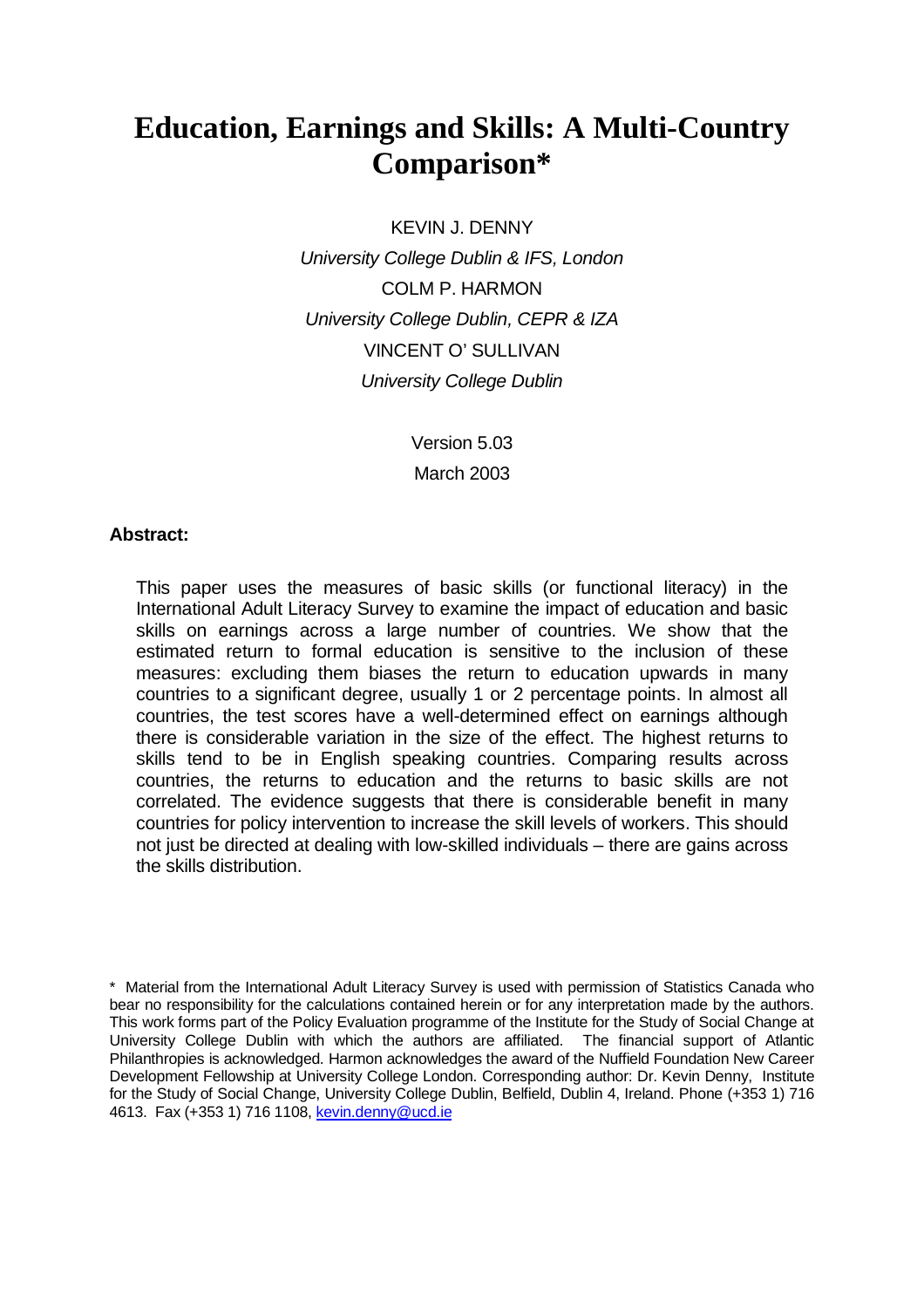#### **1. Introduction**

 $\overline{a}$ 

Over the 1990's there has been a sustained and sizeable increase in the return earned by college graduates relative to the less educated, thus contributing to increased inequality. One explanation for this is that increased globalisation of markets has put downward pressure on the wages of low-skilled workers because of competition with low-wage economies. An alternative view is that changes in the workplace, particularly in relation to information technology, have put a premium on the skills required to make best use of that technology. This is referred to as "capital, skilled-labour complementarity". Distinguishing between these two explanations is important but difficult (and beyond the remit of this paper) but it is clearly imperative to know what the returns to skills are if policy makers are to make the correct decisions about the provision of training<sup>1</sup>.

To avoid confusion, the term "ability" should be understood to mean innate ability whilst the term "skills" refers to acquired skills. However in much of the economic literature on skills, "skill" is actually *defined* according to the highest education level completed and not by any direct measure of skill. This is partly due to the lack of suitable data, especially outside the United States. Moreover while there is a body of work that examines the impact of measures of what one might call innate ability (of a cognitive nature, such as IQ scores) on outcomes (such as earning) this literature is not directly estimating the effect of acquired skills on outcomes. See Herrnstein and Murray's *The Bell Curve* (1994) for an extensive (and controversial) discussion of the ability/outcomes issue.

This paper examines the effect of skills on individual earnings using the International Adult Literacy Survey (IALS). This data contains measures of skills in several domains which are variously described as functional literacy or basic skills. We look at how the inclusion of such a measure of skills impacts upon the return to schooling. The multi-country

<sup>1</sup> Krussell, Ohanian, Rios-Rull and Violante (2000) suggest that capital-skill complementarity can explain much of the variation although Denny, Harmon and  $\dot{\text{Lydon}}$  (2002) find evidence to the contrary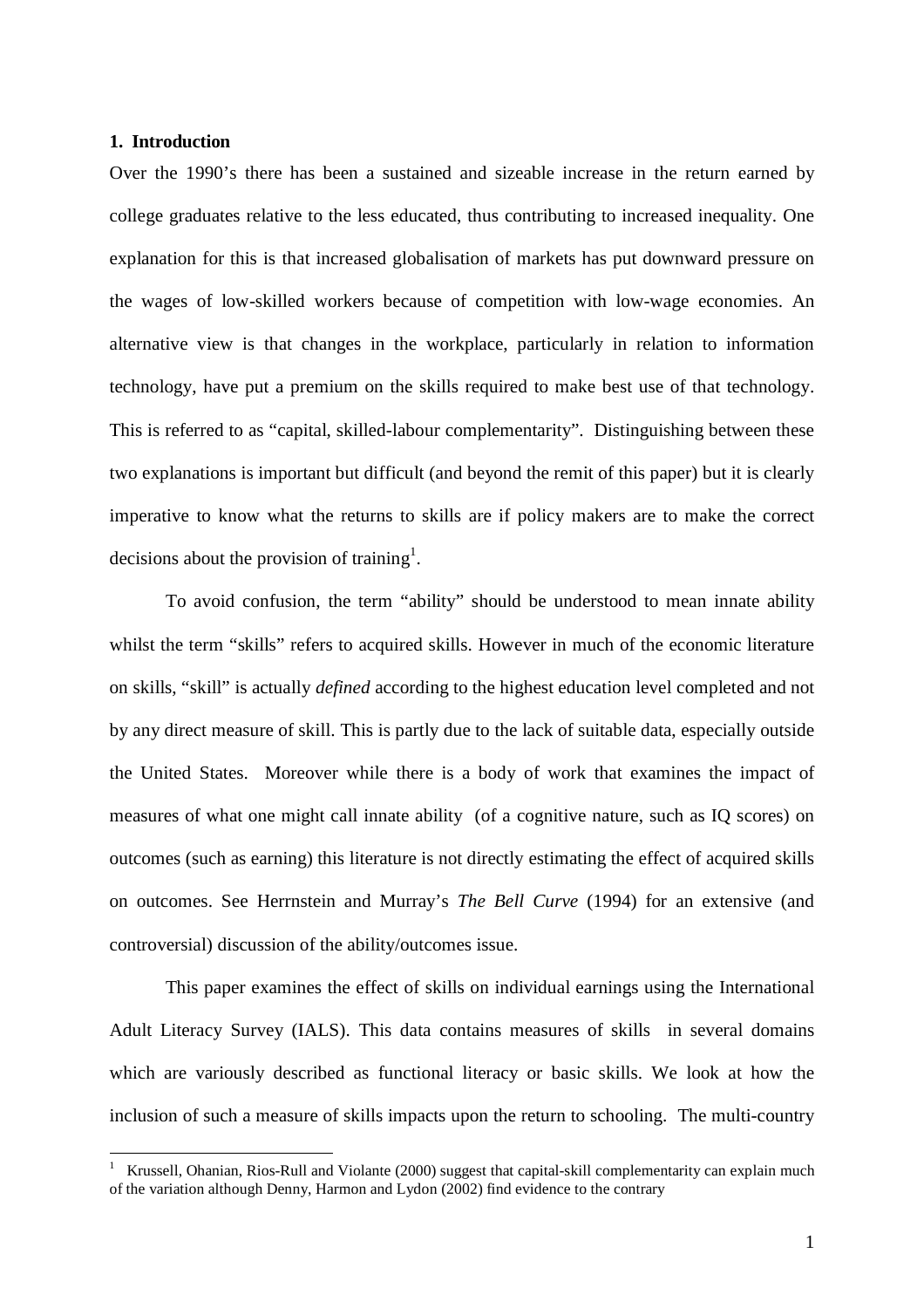nature of the dataset allows for a comparative dimension to our analysis, existing papers on IALS have looked at either individual countries or a very small number of countries. We think there is value in looking at all available countries since they cover a wide spectrum of labour markets.

In the next section we provide an overview of the relevant literature on the effect of education and skills on earnings. Section 3 describes the IALS data and how we use it to model earnings. Section 4 contains the empirical analysis while section 5 concludes.

#### **2. Modelling the effect of education and functional literacy on earnings**

There is an enormous econometric literature estimating the impact of education on earnings. Studies based on the standard Mincer log-linear earnings equations typically show that the returns to education are around 6% to 8% per school year for men<sup>3</sup>. Blundell *et al* (2003) uses detailed education and later earnings information on a cohort of male individuals born in 1958 to estimate that the returns to a degree (typically of 3-year duration) relative to graduating from high school at 18 (with 2 "A level" qualifications – a necessary but not sufficient condition for admission to university) is a 24% wage premium.

 An extension to the core model is to consider the role of an individual's innate ability on earnings while preserving the basic idea of the Mincer model of schooling as an investment. This is typically achieved by the inclusion of some measure such as an IQ score or a measure such as those recorded in surveys like the IALS or National Adult Literacy Survey (NALS). However it is unclear what is being actually measured in this extension. The researcher may be unable to distinguish between innate abilities (such as intelligence) and acquired skills such as literacy. This is highlighted by the use of terms such as "cognitive

 $\overline{a}$ 

<sup>&</sup>lt;sup>3</sup> See Harmon, Oosterbeek and Walker (2003) and Heckman, Lochner & Todd (2003) for recent overviews of this literature.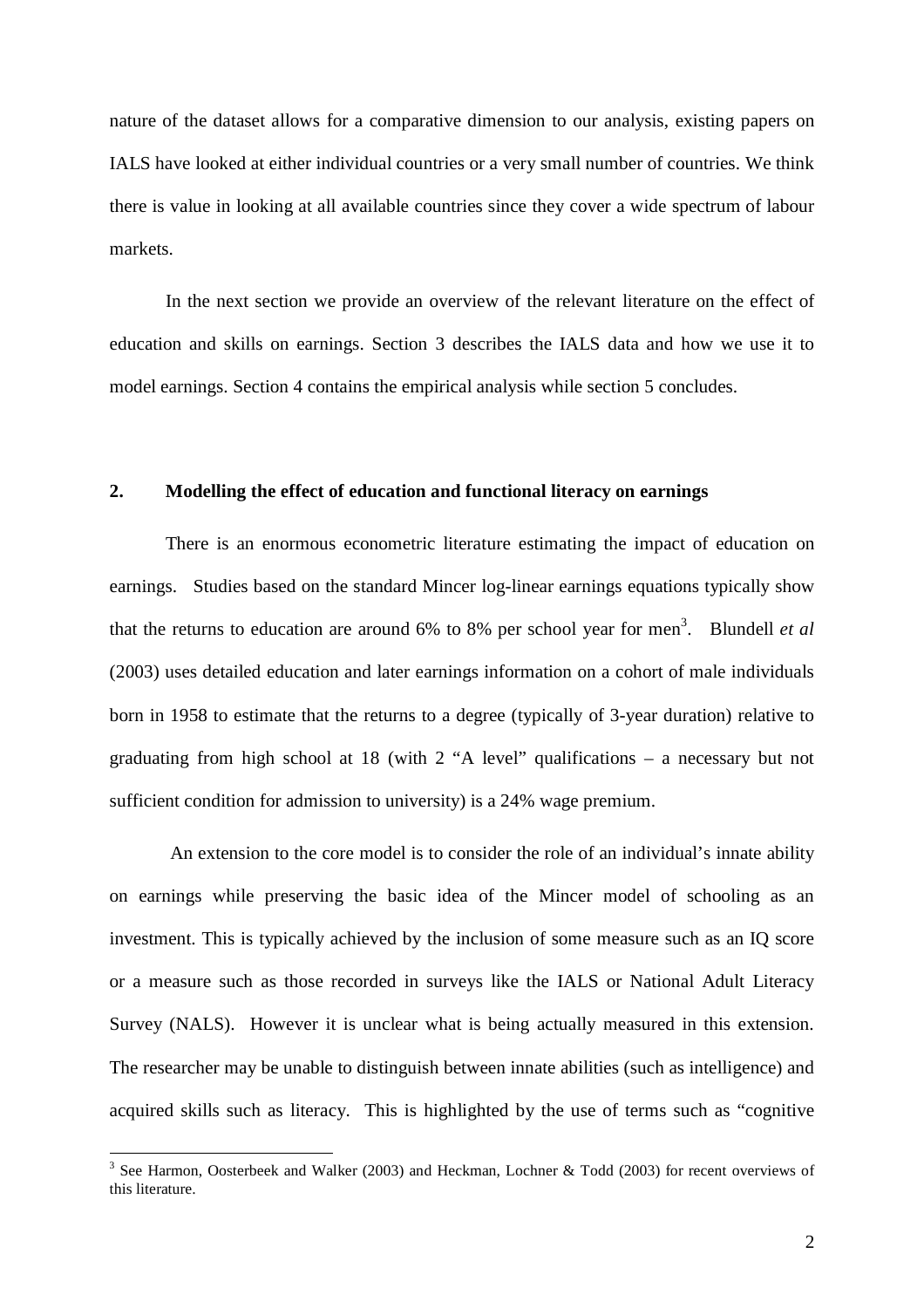skills" by Pryor and Schaeffer's (1999) study based on the NALS data, reflecting the somewhat ambiguous position of these measurements.

 In this paper ability is defined as being that which one is born (and which is presumably stable over time). On the other hand basic skills are defined as something that can be acquired through education and training. We believe that functional literacy as measured in IALS corresponds to these skills. For a measure to be considered as innate ability, assessment should be carried out early in the life of the individuals before educational and other interventions. Furthermore the IALS was not explicitly designed to measure I.Q. or innate ability. Therefore, we will use the terms functional literacy or basic skills interchangeably to mean that which is measured by the IALS tests. However we do recognise that measures of skills such as those used in this paper clearly will reflect, to some extent, the innate ability of an individual, in that "smart" people are likely to find it easier to acquire additional skills or may better appreciate the benefits of it. Crucially the IALS measures should not be interpreted as a general measure of intelligence.

 The previous literature, including those studies which sought to explicitly model ability rather than skills, are useful in motivating the model used in this paper. Firstly, from a technical point of view, they provide a useful exposition of omitted variable bias. Secondly, in the case of those studies which sought to estimate the effect of ability explicitly, the IALS measure (and skills generally) are likely to be highly correlated with these ability proxies. Griliches (1977) introduces ability explicitly into the derivation of the log-linear earnings function which has two effects on the basic calculus. More able individuals may be able to 'convert' schooling into human capital more efficiently than the less able. One might think of this as considering inherent ability and education as complementary factors in producing human capital so that, for a given increment to schooling, a larger endowment of ability generates more human capital. On the other hand, the more able may have higher opportunity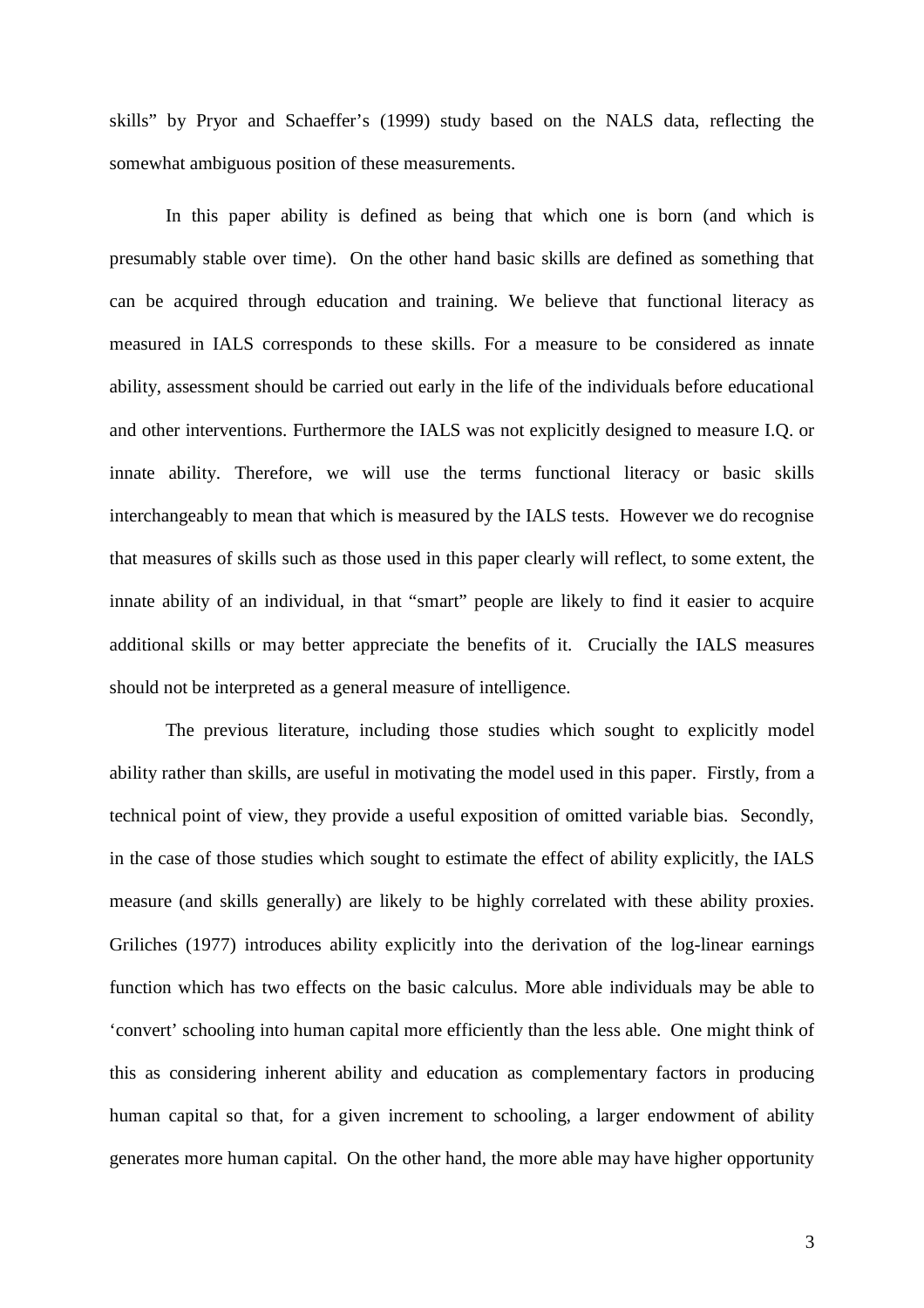costs since they will typically have greater earnings potential. If ability to progress in school is positively correlated with the ability to earn, this reduces the rate of return to schooling.

 Empirically, least squares estimation requires that the explanatory variables are uncorrelated with the unobserved disturbance term in the equation. Where schooling and ability are correlated, if an individual's ability or motivation affects earnings but is omitted from the earnings equation the estimated return to schooling will be biased. The extent of the bias will be determined by the correlation between education and ability. If these two are orthogonal then even if ability is excluded there will be no omitted variable bias. This is unlikely to be the case in practice. The approaches adopted to deal with this issue typically include explicit measures for ability to proxy for unobserved ability such as IQ and other such tests<sup>4</sup>. The results of these studies have largely found favour with the notion of upward bias in least squares results. Blackburn and Neumark (1993) using US panel data find the OLS estimates to be some 30-40% higher when ability measures are excluded. Blundell, Dearden and Sianesi (2003) find evidence of an upward bias of around 30% in the returns to schooling if "ability" is ignored.

Boissiere, Knight and Sabot (1985) find that the return to education drops by twothirds, once cognitive skills such as literacy are taken into account. In addition they find that this result holds albeit on a smaller scale for manual and non-manual workers, suggesting that proficiency in literacy is essential for productivity in all job markets. Cawley, Conneely, Heckman and Vytlacil (1996) find that a measure of general intelligence calculated using Principal Components does not significantly reduce the variance associated with wage regressions and the return to cognitive achievement is low relative to the return to education, experience and family background. They also find that the choice of occupation is determined by factors other than cognitive skills.

<sup>&</sup>lt;sup>4</sup> There is, of course, a huge scholarly debate about whether IQ and other such test really do measure innate ability or whether they are culturally, racially or otherwise biased. See Fischer, Hout, Jankowski, Lucas, Swidler, & Voss (1996) for some discussion of this.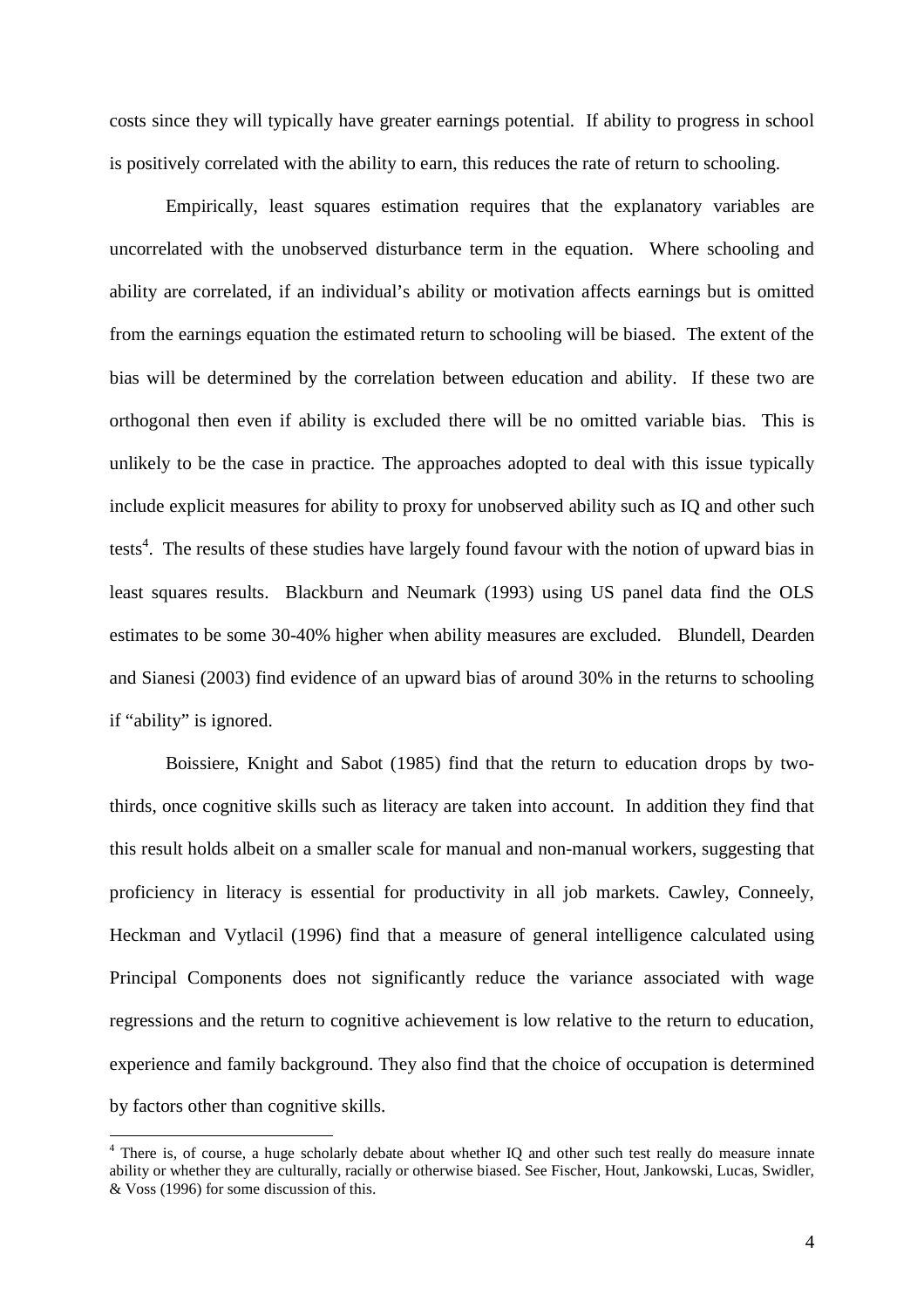As previously stated, we consider that IALS literacy measures as being skills, which are acquired by the individual but are correlated with innate ability. Thus both the return to ability and the returns to skills suffer from the standard unobserved (innate) ability bias. However it should be noted that the inclusion of conventional measures of "innate ability" would *also* result in omitted variable bias. For example the British National Child Development (NCDS), has measures of certain abilities, mathematics at age 7 and a wider range at age 11. However it would be naïve to think that these are, in some sense, pure measures of innate ability. They are not devoid of contamination from environmental factors since children are exposed to quite different environments even in the first seven years and we know that children learn a lot in that period. For example McManus & Mascie-Taylor( 1983) quantify some of the influences, including family background, on these measures. Thus it is difficult to envisage a situation whereby the omitted variable bias is eliminated completely. Note that much contemporary thinking in educational psychology emphasises the importance of "multiple intelligences" (e.g. Gardner, 1993) some of which are very unlikely to be reflected in conventional ability tests<sup>1</sup>.

 The decision of whether to use years of schooling or highest level of education completed is partly a matter of interpretation and to some extent a matter of taste. In the conventional human capital model additional years in education add extra human capital so years of schooling is the appropriate variable. With either a signaling or credentialist model it makes sense to include measures of the highest level of education completed.

In practice it is often difficult to distinguish between such approaches empirically and the present paper makes no attempt to do so, and frequently the implied rates of return from the two approaches give similar results (where, for example the return to a primary degree is

 $\overline{a}$ 

<sup>&</sup>lt;sup>1</sup> Even the use of identical twins does not get avoid these problems since the correlation of IQ scores between identical twins, though higher than fraternal twins, is less than 1: .85 and .60 respectively being representative estimates.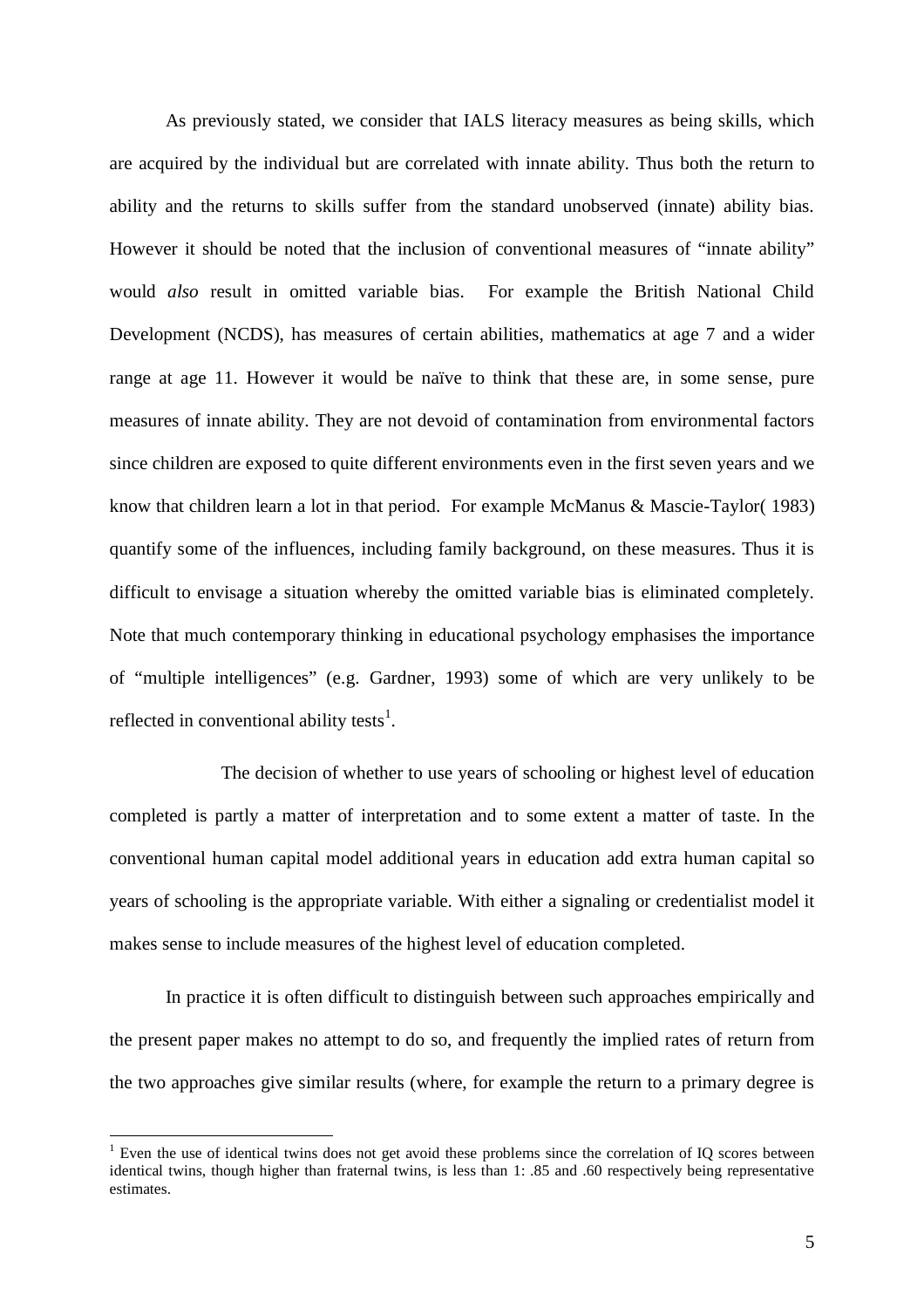often worth about three of four years worth of education)<sup>5</sup>. Moreover using years of schooling facilitates comparisons with the extensive international literature on the subject.

The basic Mincer model to be estimated is therefore

$$
\ln y = \beta_0 + \beta_S S + \beta_X X + e \tag{1}
$$

The dependent variable is the natural logarithm of earnings, S is years of schooling and X is a set of control variables including a quadratic in age to allow for the concavity of wages with respect to experience. The estimated β's can then be interpreted as, approximately, the proportionate effect on earnings of a one-unit change in the corresponding variable. Our second specification augments (1) by adding the IALS measure of skills, denoted A, as discussed in the next section:

$$
\ln y = \beta_0 + \beta_s S + \beta_A A + \beta_X X + e \tag{2}
$$

The return to schooling when controlling for skills is denoted  $\beta_S$ . In some cases we estimate a variant of (2) where the skills measure is normalised within each country to have a mean of zero and a standard deviation of one with a corresponding parameter of  $\beta_{AN}$ . This will not change the estimated value of  $\beta_{S'}$ .

#### **3. The IALS Data Set and the Skills/Literacy Measure**

 $\overline{a}$ 

The International Adult Literacy Survey (IALS) was carried out under the auspices of the OECD. In total there were 3 waves: 1994, 1996 and 1998<sup>6</sup>. The purpose of the survey was to measure the literacy level of the adult population and to provide a common mechanism that would allow comparison of literacy proficiency across countries rather than a mere count of the number of 'illiterate' people in the population. However it is clear from the study design

<sup>&</sup>lt;sup>5</sup> See Krueger and Lindahl (1999) for evidence in favour of the linear-in-schooling model. Denny and Harmon (2001) use the IALS data and find evidence of "sheepskin" effects.

<sup>&</sup>lt;sup>6</sup> The countries involved in the first two waves were Australia, Canada, Belgium, Germany, Ireland, Netherlands, New Zealand, Sweden, Switzerland, Great Britain, Northern Ireland, United States and Poland. The two main language groups in Switzerland and Canada were collected separately. Belgium refers to Flanders only. The final wave added Chile, the Czech Republic, Denmark, Finland, Hungary, Italy, Norway, Slovenia as well as the Italian speaking Swiss.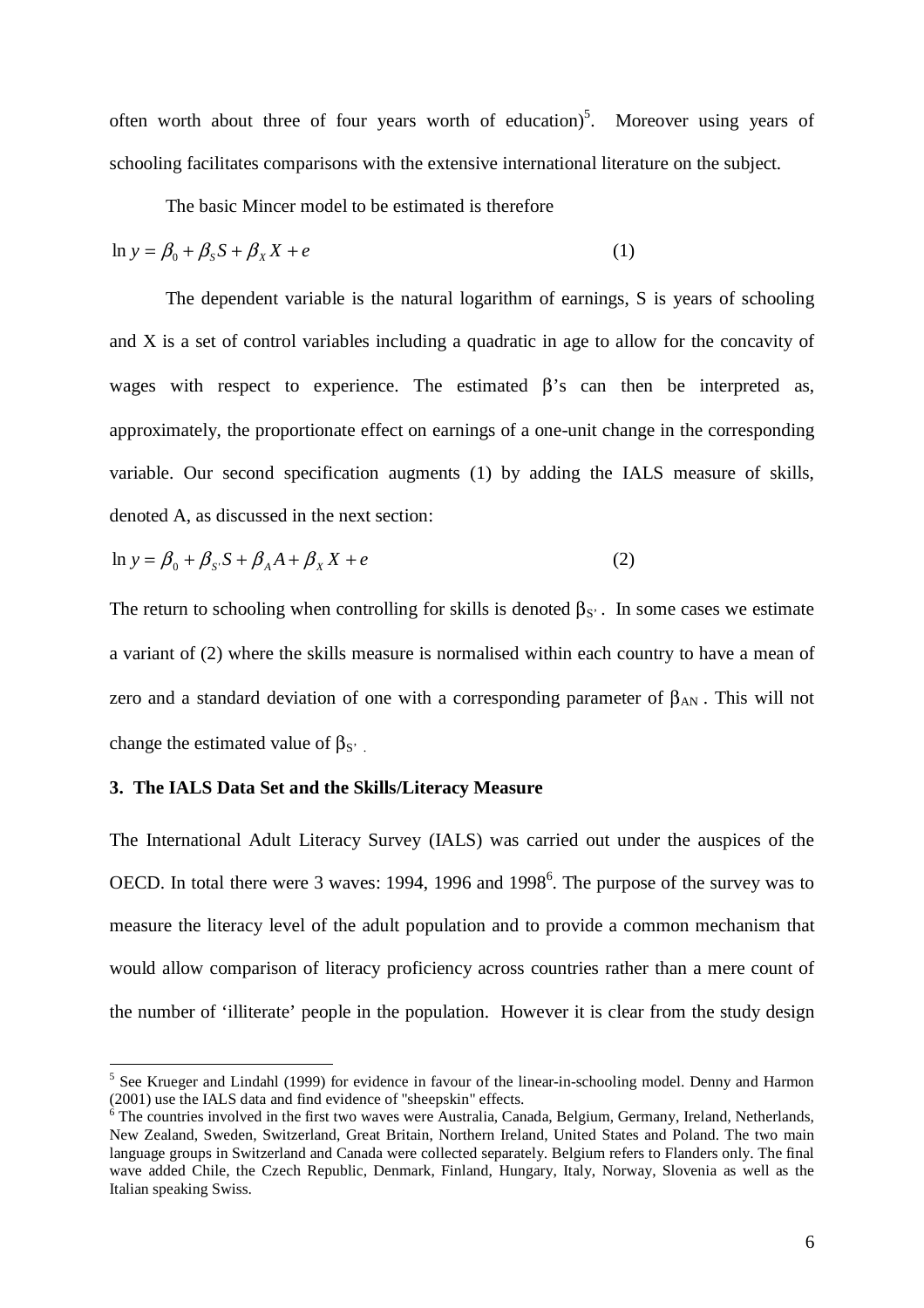that the definition of literacy was not intended to be focused solely on comprehension, rather is was aimed at encompassing a broad range of skills used in the context of working, schooling and home duties which are much more cognitive in nature than the term 'literacy' at first suggests (OECD & HRDC, 1997). In other work it has been shown how performance on the test can be predicted by educational attainment (Denny, Harmon, McMahon & Redmond (1999)).

 The level of functional literacy is measured on three scales: prose, document and quantitative. Prose literacy is the knowledge required to understand and use information from texts, such as newspapers, pamphlets and magazines. Document literacy is the knowledge and skill needed to use information from specific formats, for example from maps, timetables and payroll forms. Quantitative literacy is defined as the ability to use mathematical operations, such as in calculating a tip or compound interest. In order to provide an actual measure of literacy each individual was given a score for each task, which varied depending on the difficulty of the assignment. Scores for each scale ranges from 0-500.

 Our measure of functional literacy is simply the average over the three types of literacy: prose, document and quantitative using the continuous measures of each. An alternative would be to use principal components e.g. to extract the first component from all 15 plausible values and use this as a measure. This gives virtually identical results since the weights within the component are almost the same; the correlation between the average over all 15 and the first component is about .98. Given the richness of the data one obvious question is whether one can fully exploit the information and measure the separate effects of the three types of functional literacy. Including the three separately never gives sensible conclusions: we think this because of the high correlation between them so we use the average over all three. This raises a deeper question of whether there are three dimensions to functional literacy and if there are whether the tests distinguish between them. This issue is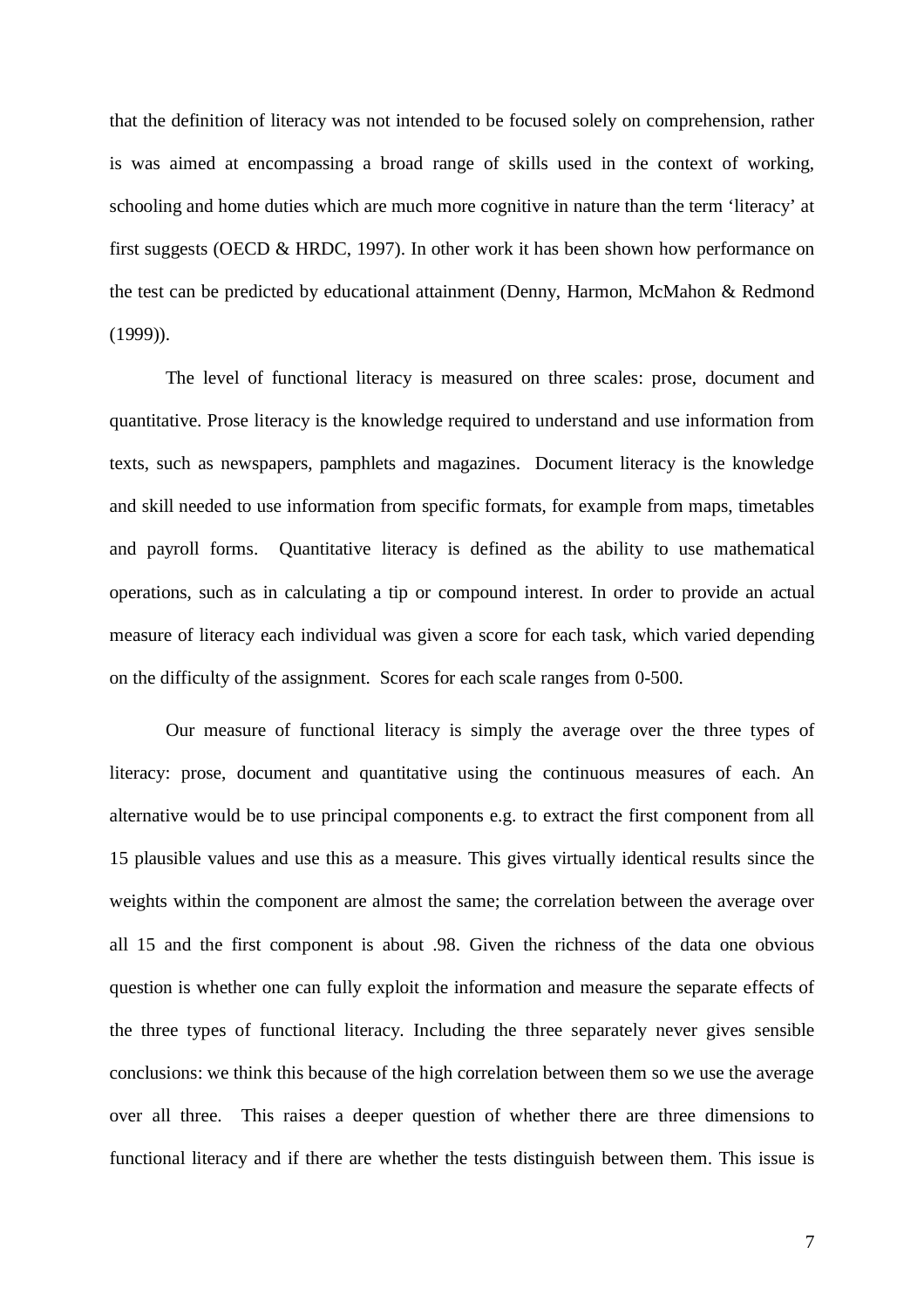not pursued further here but we note Reder's (1998) analysis of the NALS casts doubt on whether those tests identified distinct types of functional literacy. This is also consistent with the results for Canadian IALS in Green and Riddell (2003).

 IALS provides us with a unique opportunity to analyse the issue of the labour market impact of both schooling and skills in a comparative context. However estimation of earnings functions for the IALS data is complicated as the income data for most countries is only observed to fall in a certain interval on a continuous scale. IALS wage data is constructed on the basis of assigning individuals to the appropriate quintile of the wage distribution, providing a 5-category banded income variable. Stewart (1983) shows that better estimates are available by exploiting a distributional assumption for the continuous but unobserved variable with a maximum likelihood estimator than *ad hoc* procedures such as using the mid-points of the wage bands.

In this framework the unobserved continuous wage data is mapped into the discrete observed income bands. Some observations are left-censored - we know that the unobserved income is less than or equal to an observed censoring value. Similarly some observations are right censored - the unobserved income is less than or equal to an observed censoring value. The estimator is a natural generalisation of estimation of the censored normal which is in turn a generalisation of the well known Tobit estimator. For the 1998 wave of countries the data includes continuous measure of (annual) wages as well as the banded data. For consistency we use the banded data. If we use the continuous data for these countries the results are very similar.

Note that our earnings data specifies which of five bands the individuals *annual* labour market earnings are. The top category is unbounded. Using data on hours worked per year (which varies across individuals and is measured continuously) we can estimate a model for hourly earnings, where effectively the bands will vary across individuals. Estimation proceeds

8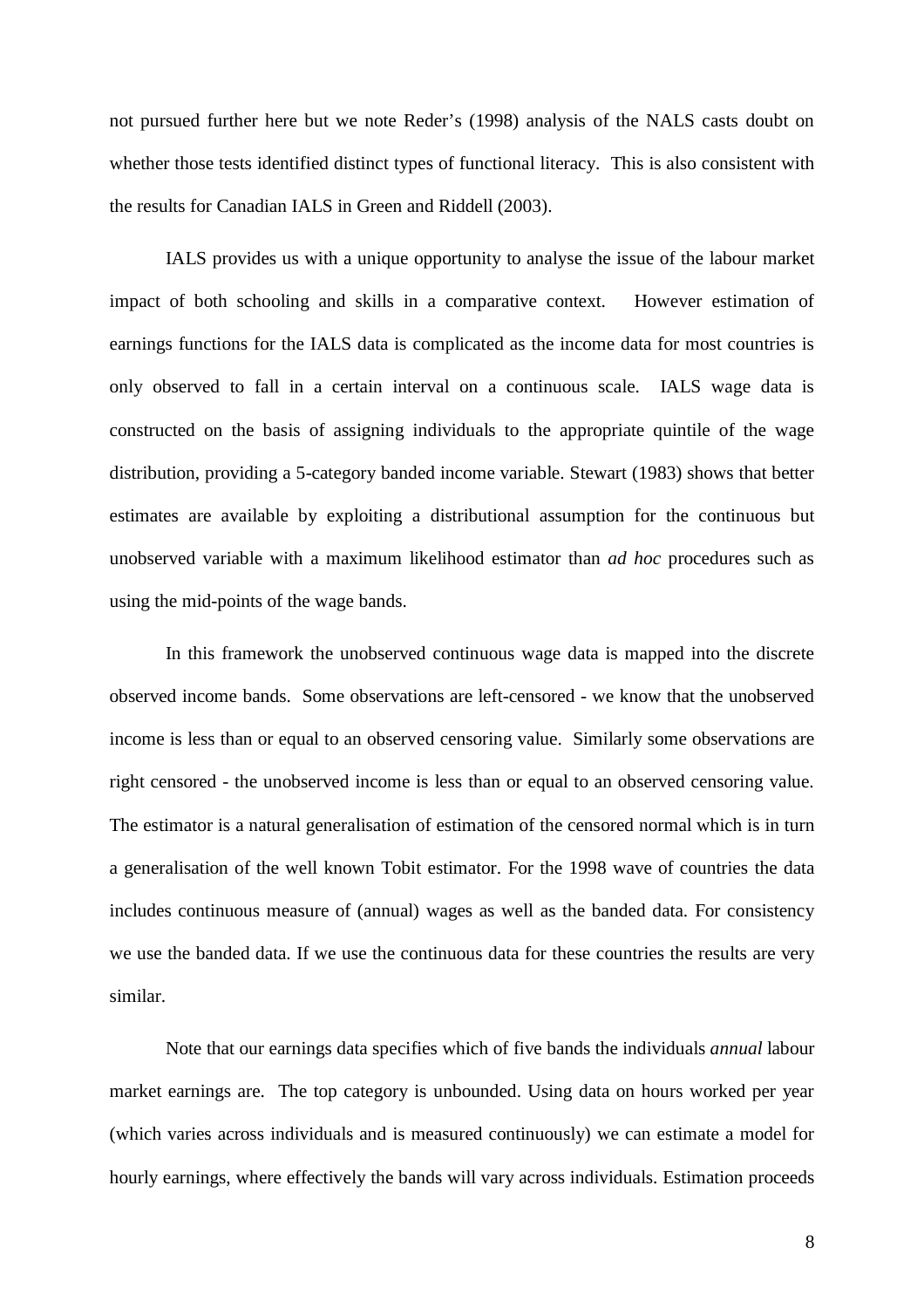under the assumption that earnings are log-normally distributed which is generally found to be a reasonable assumption (with the possible exception of the upper tail which might be better characterised by a Pareto distribution). We also calculate robust asymptotic standard errors using the well-known method associated *inter alia* with Huber and White (see Gould and Sribney (1999) for details of estimation and computation).

Aside from the complications due to the estimation of a model with a banded dependent variable, the model is relatively standard. Our estimates are based on a standard linear earnings function where the earnings is expressed as a function of age and its square, dummy (binary) variables reflecting immigrant status, whether an individual lives in an urban or rural area and the sex of the individual and the variables of interest years of schooling completed and a single measure of skills/functional literacy.

Individuals' scores on these tests are likely to depend on a whole host of variables some of which are observed (like quantity of schooling, age, sex ) and some are not (at least in this dataset) like intelligence or school quality. We do not attempt to model this latter relationship separately 'though it would be very interesting to do so. This is because we lack some of the crucial inputs into such a relationship and because to model earnings and ability simultaneously requires exclusion restrictions i.e. there needs to be variables that go in each equation but not in the other. We don't think there are such plausible exclusion restrictions for these countries in general. Exclusion restrictions are inherently not testable and require *a priori* reasoning<sup>7</sup>.

Hence we take skills as a given when we estimate the return to it and to schooling. But since we know that schooling is likely to be an important input into the acquisition of skills it may be useful to think there being a "direct return" to schooling conditional on skills, and a

 $\overline{a}$ 

<sup>7</sup> See Hansen, Heckman and Mullen (2003) for an attempt to calculate the effect of schooling and innate ability on test scores. Ishikawa and Ryan (2002) consider the impact of schooling on literacy test scores using NALS data, Charette and Meng (1998) perform a similar exercise with Canadian data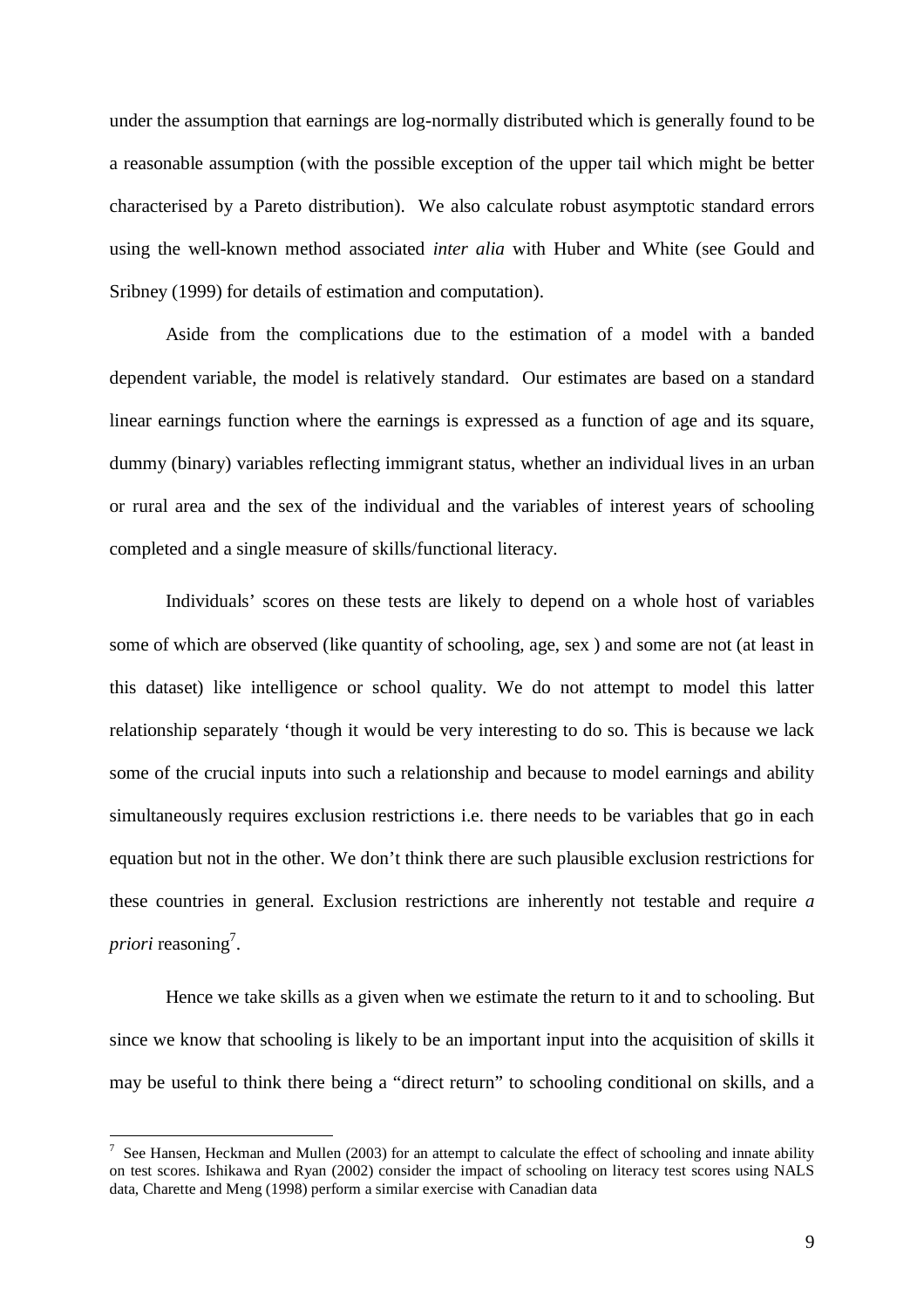"total return" which would also take into account the additional impact through skills acquisition. We estimate the former here, which is clearly less than the latter. The return to education when not controlling is not the same as the total return unless the schooling and literacy system is recursive (for further discussion, see Hansen, Heckman & Mullen, 2003).

#### **4. The results**

 $\overline{a}$ 

Table 1 shows standard descriptive statistics for the full sample and the sample used in the econometric analysis<sup>8</sup>. They show that for the most parts the sample used in the analysis is very similar to the overall sample. The proportion in rural areas (defined in IALS as living in a community with a population of 20,000 or less) is about 1% less in the full sample. The biggest difference is the proportion of young (16-25 years) people in the working sample, which is significantly lower than the overall sample largely because many of them are continuing in education.

#### [TABLE 1 HERE]

 The estimates of the return to education from these simple earnings equations are presented in Figure 1 and Table 2. Here we summarise the earnings returns from education from our basic specification both excluding and including our skills measure. The data presented in Figure 1 is sorted in ascending order of the *differences* in the return from including skills, that is the vertical gap between each country's bars. The returns for a number of countries are not well known but in many respects are consistent with more general crosscountry findings including those in the meta-study in Denny, Harmon and Lydon (2002). For

<sup>8</sup> We have not analysed the Australian data since the public use sample provided to us excludes it. Poland is excluded, as we were unable to discover the values defining the wage bands. The Italian-speaking sample for Switzerland is also omitted since the population is numerically small. All data analysis uses the weights provided to allow for under/over sampling though we find that this makes little difference.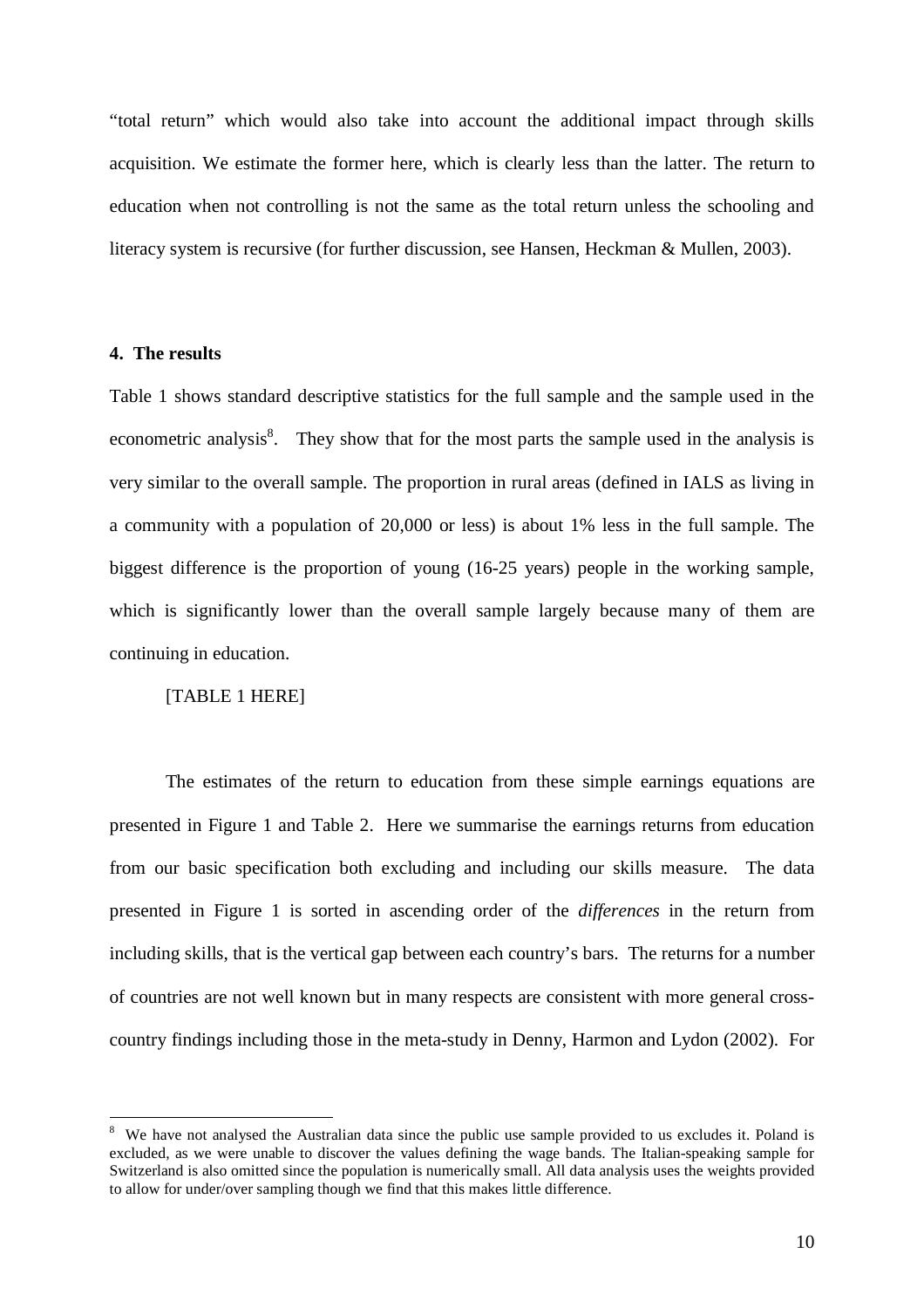example less developed or transition economies tend to have higher returns to education and this is borne out in Figure 1.

#### [INSERT FIGURE 1]

However what appears to be the most interesting aspect of this figure is the quite dramatic drop in the return when skills are included in some countries and that in particular the countries at the bottom end of the scale where the impact of including skills are low or insignificant are largely non-English speaking countries. That the return to schooling falls with the inclusion of skills reflects the fact those with education and skills will in general be positively correlated<sup>9</sup>. Of the five countries where the gap is greatest, four are English speaking. From the standard formula for omitted variable bias, this suggest that in these countries either the correlation between schooling and literacy is strong or the return to literacy is strong or some combination of the two.

#### [INSERT TABLE 2]

 $\overline{a}$ 

The alternative issue is to focus on the return to skills in these countries. To make the coefficient of this comparable across countries we also normalise the skill-level score to have mean zero and a standard deviation of one. Figure 2 presents the earnings return to this normalised measure of skills together with the return to schooling, sorted from lowest to highest returns to skills. These are the columns denoted  $β_{AN}$  and  $β_S$  respectively in Table 2. Note that the two variables are measured in different units since schooling is measured in years. The countries where the return to skills is highest are mostly English speaking countries, Ireland, Northern Ireland and USA. Surprisingly the return to skills is not

 $9$  The upward bias should not be assumed however: Charette and Meng (1998) use the Canadian Survey of Literacy Skills used in Daily Activities and find that including measures of literacy *increases* the return to schooling for females (and decreases it for males).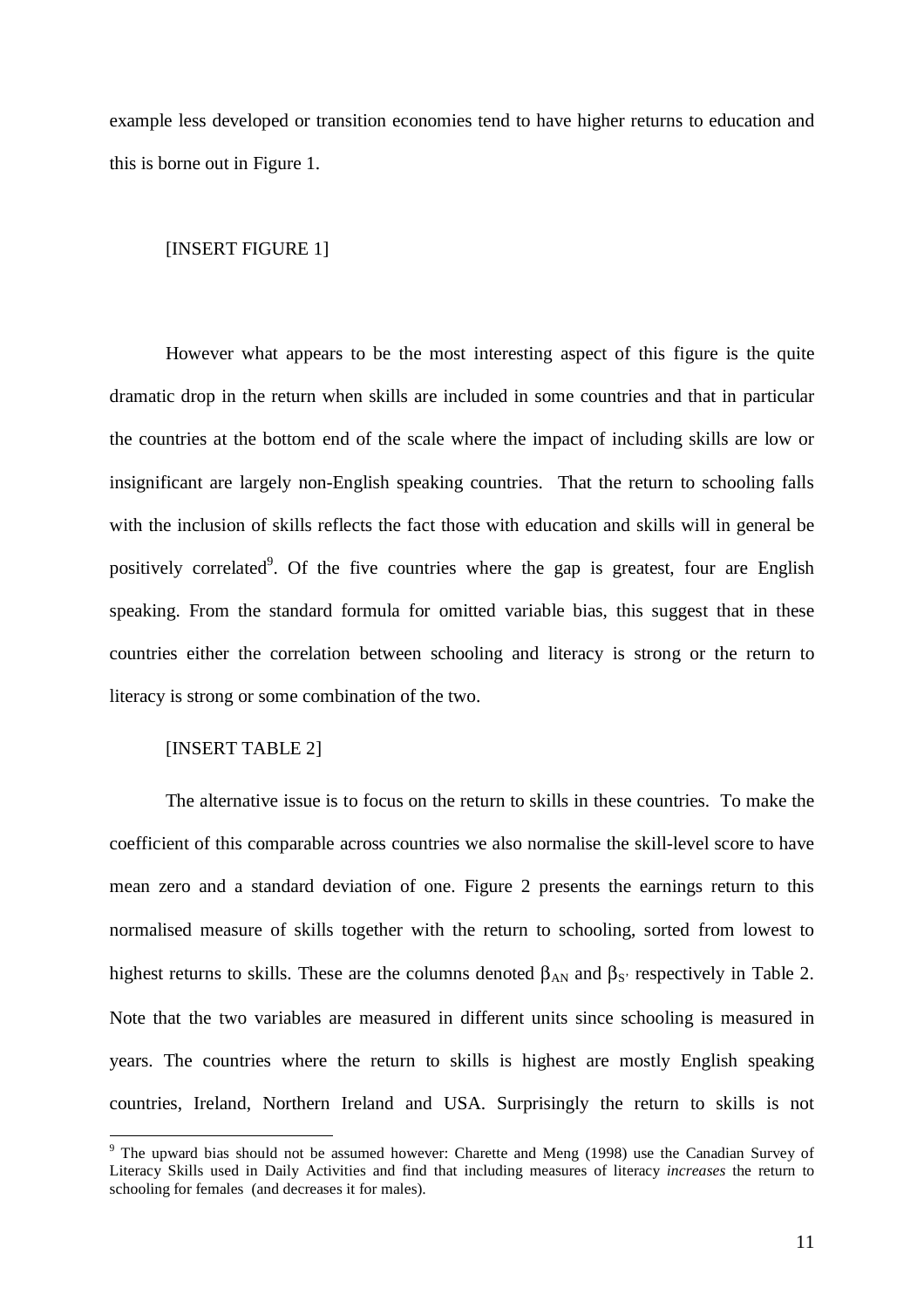statistically significant in either of the Canadian sub-populations. It isn't obvious why Canada is such an exception. The sizes of the coefficients are in line with those in other countries but the estimated standard errors are much larger. Green and Riddell (2003) do not find that IALS skills measure is statistically significant but this is in a quite different specification with a number of interactions not considered here.

#### [INSERT FIGURE 2]

 $\overline{a}$ 

 The range of returns is also quite large: at the top end of the scale a one standard deviation difference in skills is associated with almost a 20% wage premium whereas as the low end the premium is around 5%. This is greater variation than one typically finds in schooling returns. For example the standard deviation of  $\beta_{AN}$  is 10% whereas for  $\beta_{S'}$  it is only 6%. The correlation across countries between the two sets of returns is very low (just over 4%). This may be counter-intuitive. If one thinks of some economies being more "knowledge intensive" one might expect the returns to be positively correlated. That they are not suggests that these two measures of human capital are really picking up quite different sets of skills and provides a further argument for augmenting earnings equations with measures of skills such as are used here $2$ .

 As an alternative way to present the results Figure 3 shows the earnings return from moving from the 25th to the 50th percentile (or median) of the distribution in terms of the equivalent number of years of schooling – in other words we illustrate how many years of schooling is required to equate the earnings return of a move from the 25th to 50th percentile in the test score distribution. This numeraire must ignore the effect of schooling on ability since we cannot estimate this term due to a lack of exclusion restrictions for every country in

Note that the change in scores necessary to move an individual by one standard deviation will differ from country to country since the distributions differ not just in the means but in variances (and other moments).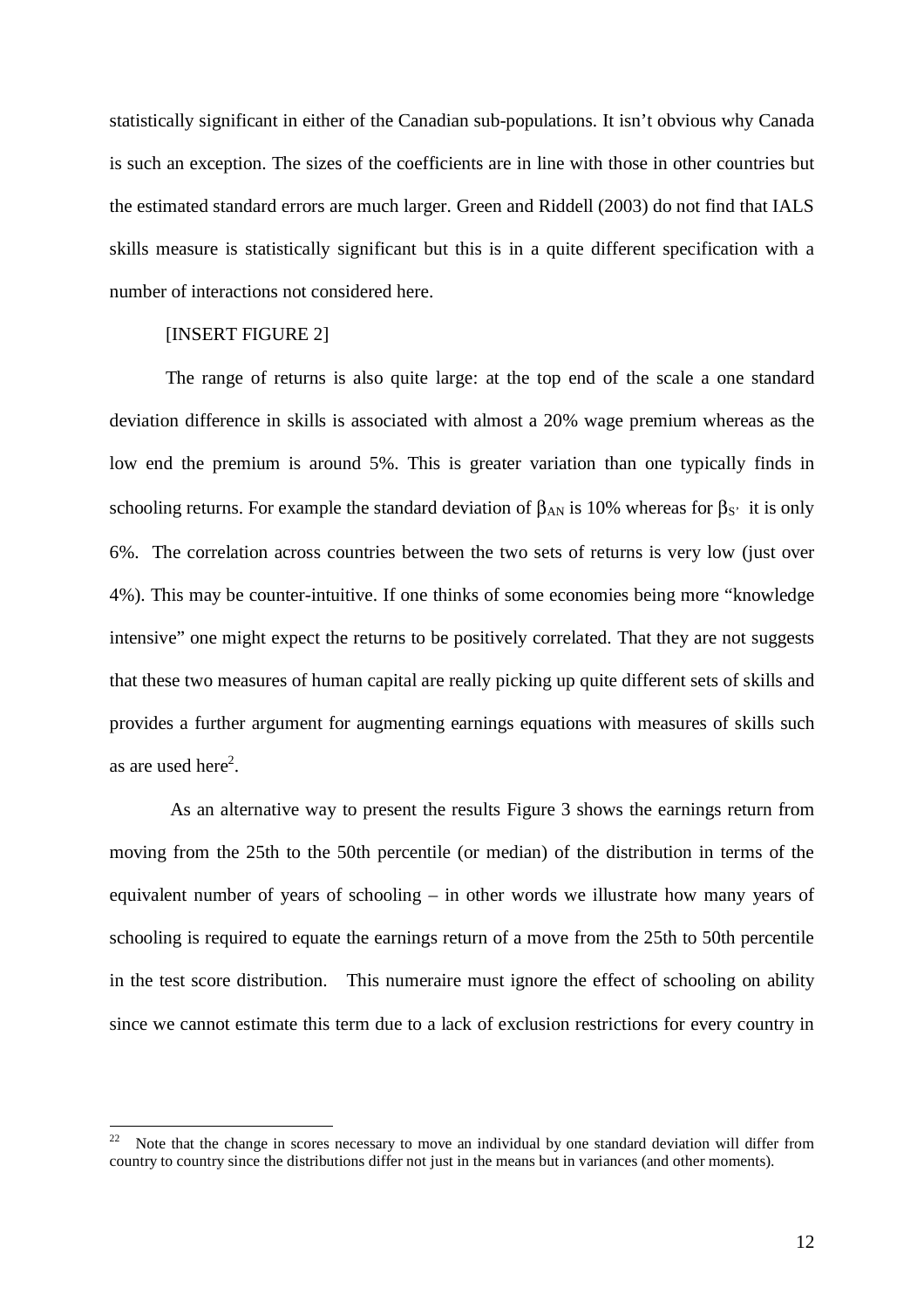the dataset. The results represent an upper bound of the number of years of schooling equating in terms of earnings to the move along the ability distribution.

#### [FIGURE 3 HERE]

 $\overline{a}$ 

This graph depends essentially on the relative size of the return to schooling and skills as well as the spread of scores. In the Netherlands moving from the  $25<sup>th</sup>$  percentile of the skills distribution to the median is worth the equivalent of around 2.5 years of education<sup>10</sup>. Countries to the right on the diagram are where adult education which increases basic skills have the highest pay-off. To put it another way, if an individual in the Netherlands misses out on formal education early in life the prospects for increasing their earnings later on through acquiring basic skills are good. By contrast in Slovenia, Germany or Hungary the prospects are much worse since, particularly in Slovenia, the returns to schooling are especially high.

 The preceding discussion is largely based on an assumption of linearity in scores in terms of the impact on earnings. Extending the policy implication outlined above might query whether policy should be directed at individuals with very low levels of functional literacy or be directed across the distribution of literacy scores. To address this we allow for nonlinearity in the impact of literacy on earnings by using dummy variables for each quintile of the IALS score distribution instead of the literacy score itself.

The results, summarised in Figure 4, are interesting and somewhat surprising. The height of the first bar in each chart gives the return in moving the first to the second quintile, i.e. from being between 20% and 40% relative to the bottom 20% of functional literacy. In some countries such as Germany, Hungary or English speaking Canada the return to this first "leap" is negligible, co-incidentally these are countries in which the "linear" return is quite low. The biggest return to getting out of the bottom 20% is the United States where it translated to around a 30% wage increase. What is interesting to see is that different quintiles

<sup>&</sup>lt;sup>10</sup> The same picture but for the move from the median to the  $75<sup>th</sup>$  percentile (or the  $75<sup>th</sup>$  to the  $90<sup>th</sup>$ ) shows, as might be expected, slightly smaller values for the number of years of schooling equivalent measure. However the changes are insignificant and the rank order of countries is largely unchanged.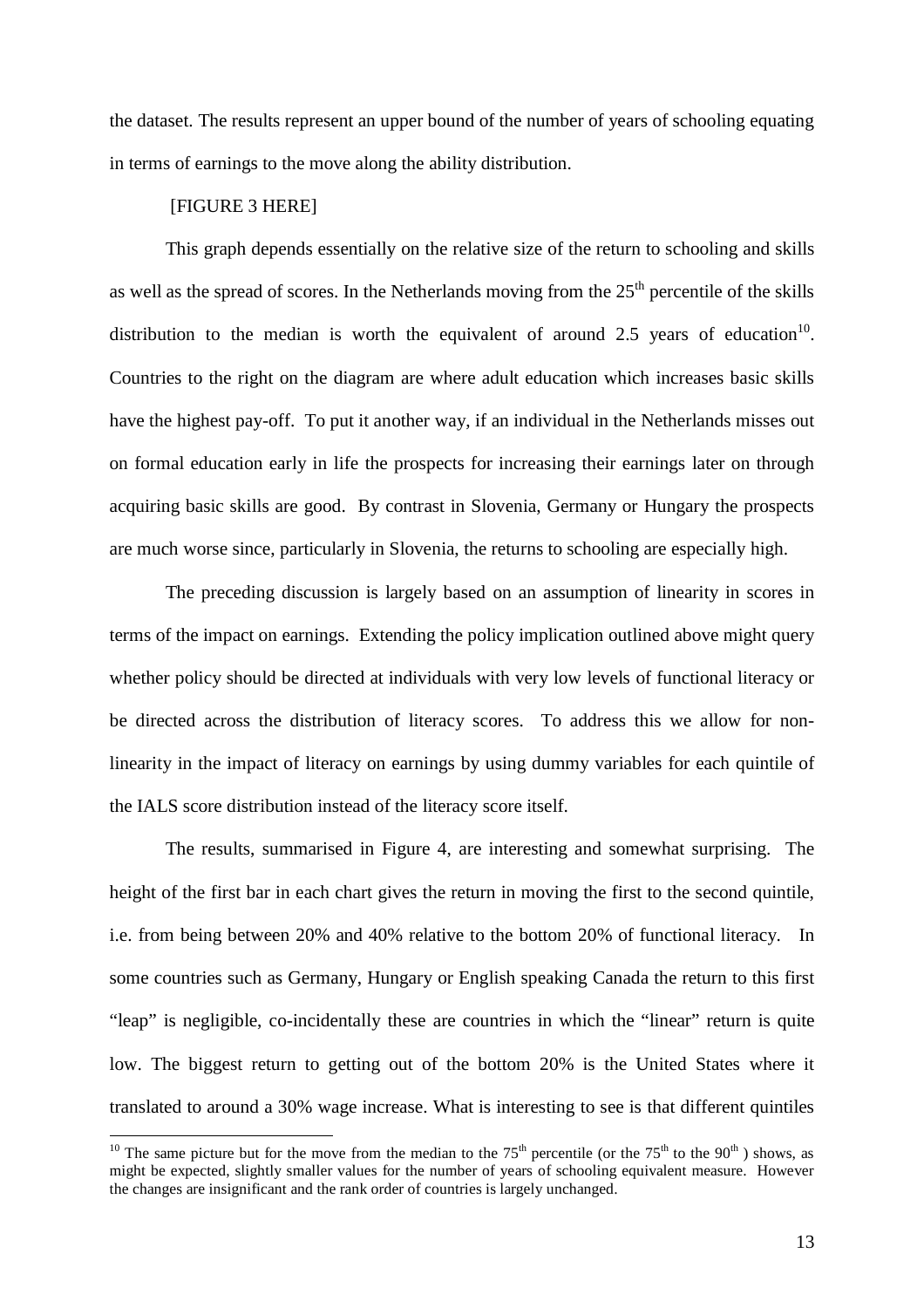are rewarded quite differently. In some countries as one moves up thorough the quintiles there is a fairly steady increase in earnings, particularly after the initial leap, for example in Northern Ireland. However in Slovenia the biggest increase is associated with being in the fourth quintile.

In many countries movements up the distribution of literacy scores continues to reap dividends – movement from the fourth to the fifth quintile in Great Britain is more rewarding than the earlier transitions: in other words the marginal return to functional literacy is increasing at this portion of the distribution. Similar results are found in the US and Netherlands. In general the gains appear modest between middle quintiles, the Czech Republic being an exception. McIntosh and Vignoles (2001) use the IALS to estimate the effect of basic skills on earnings for Great Britain. However they focus on the effects of low levels of literacy, which assumes that middle through high levels can be combined. This is not always true and not for Great Britain in particular.

#### [INSERT FIGURE 4]

Throughout this specification formal schooling is also controlled for, thus these gains are even more surprising and certainly indicate that basic skills, as measured by this IALS score, is an important target for individual gains and perhaps therefore policy attention. More specifically, helping individuals to make transitions into the highest levels of functional literacy can make as much difference to their earnings as moving from the lowest to next level. This may be counter-intuitive because skills such as are measured in the IALS are typically labelled "basic skills" so there may be a presumption that while some minimum or basic level of these skills pays rich dividends, that there is little or no premium to increasing the skills of someone who is already highly skilled. Clearly this is not true for some countries.

So far we have assumed that the returns to education and functional literacy are independent of the levels of each other. This is clearly a strong – and testable- assumption,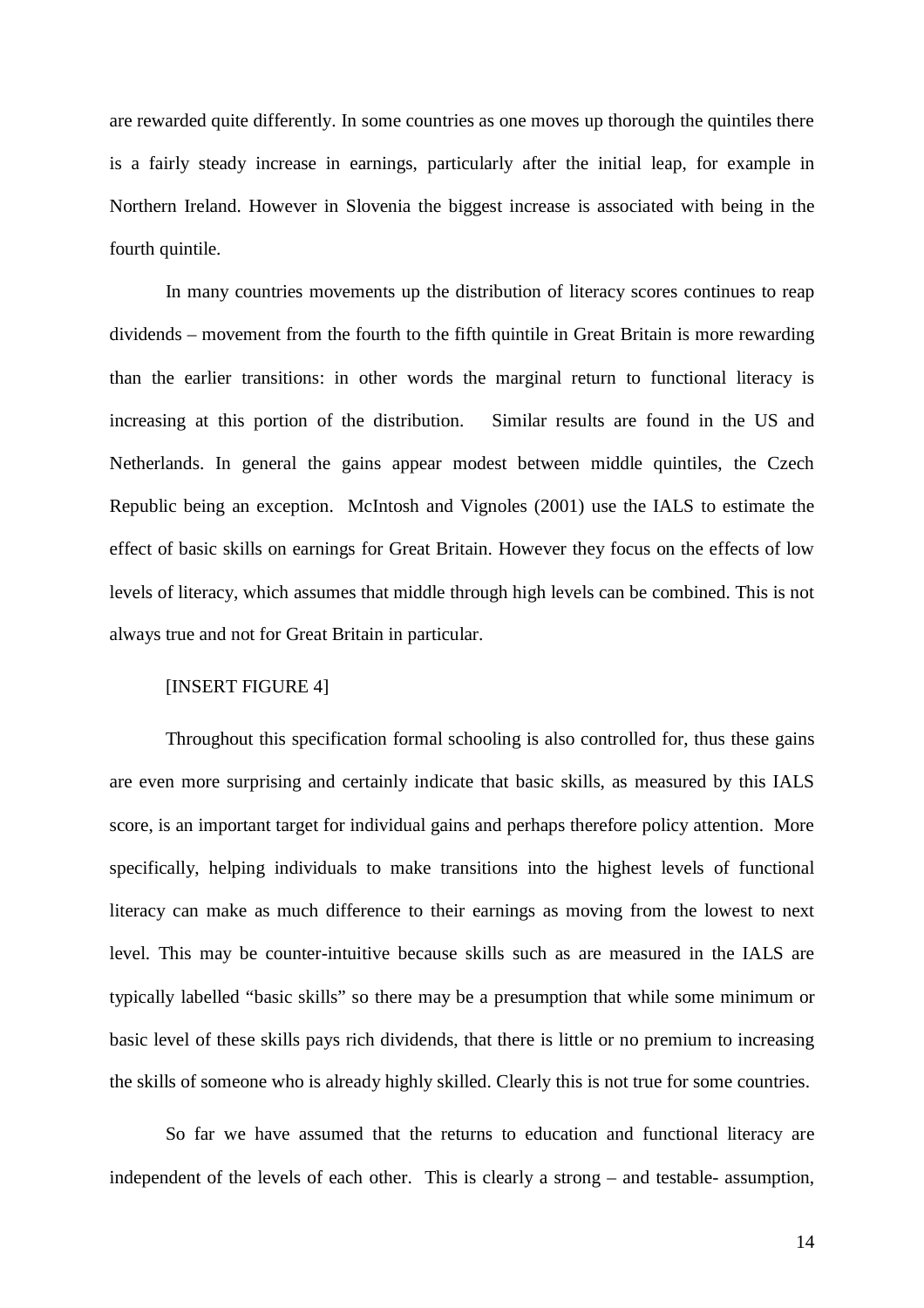which has major implications. For example the authors of *The Bell Curve* argue that the returns to education were lower for those with lower innate ability, those outside the cognitive élite. Consequently they conclude that "…school is not a promising place to try to raise intelligence or to reduce intellectual differences" (p 414). However Ashenfelter and Rouse (2000) using the US' National Longitudinal Survey of Youth find that the returns to earnings do not vary with ability as measured by the Armed Forces Qualification test<sup>11</sup>. Cawley, Heckman, Lochner and Vytlacil (2000) find that *increases* in the college premium in the US over the 1990's are associated with those of higher ability.

As discussed earlier, the tests in IALS are not pure measures of innate ability or "intelligence" (nor are they intended to be) and will partly reflect the age, education and labour market experiences of individuals so this paper cannot address these important issues directly. Indeed the very strength of these tests is that they measure the contemporaneous ability of the individual which is what, presumably, employers are interested in.

We consider the complementarity by re-estimating our basic specification but including an interaction term for skills and years of education; the results are shown in table 4. This amounts to modifying equation (2):

$$
\ln y = \beta_0 + \beta_{S} S + \beta_A A + \beta_{SA} S A + \beta_X X + e \tag{3}
$$

It follows that the marginal return to schooling depends on literacy and vice versa, for example:

$$
\frac{\partial \ln y}{\partial S} = \beta_{S} + \beta_{SA} A \tag{4}
$$

 $\overline{a}$ 

<sup>&</sup>lt;sup>11</sup> Of course the publication of *The Bell Curve* has generated an enormous scholarly and public debate with many of its conclusions heavily criticised on either theoretical or empirical grounds. The use of AFQT as a general measure of cognitive ability is contested in Fischer, Hout, Jankowski, Lucas and Swidler (1996), chapter 3.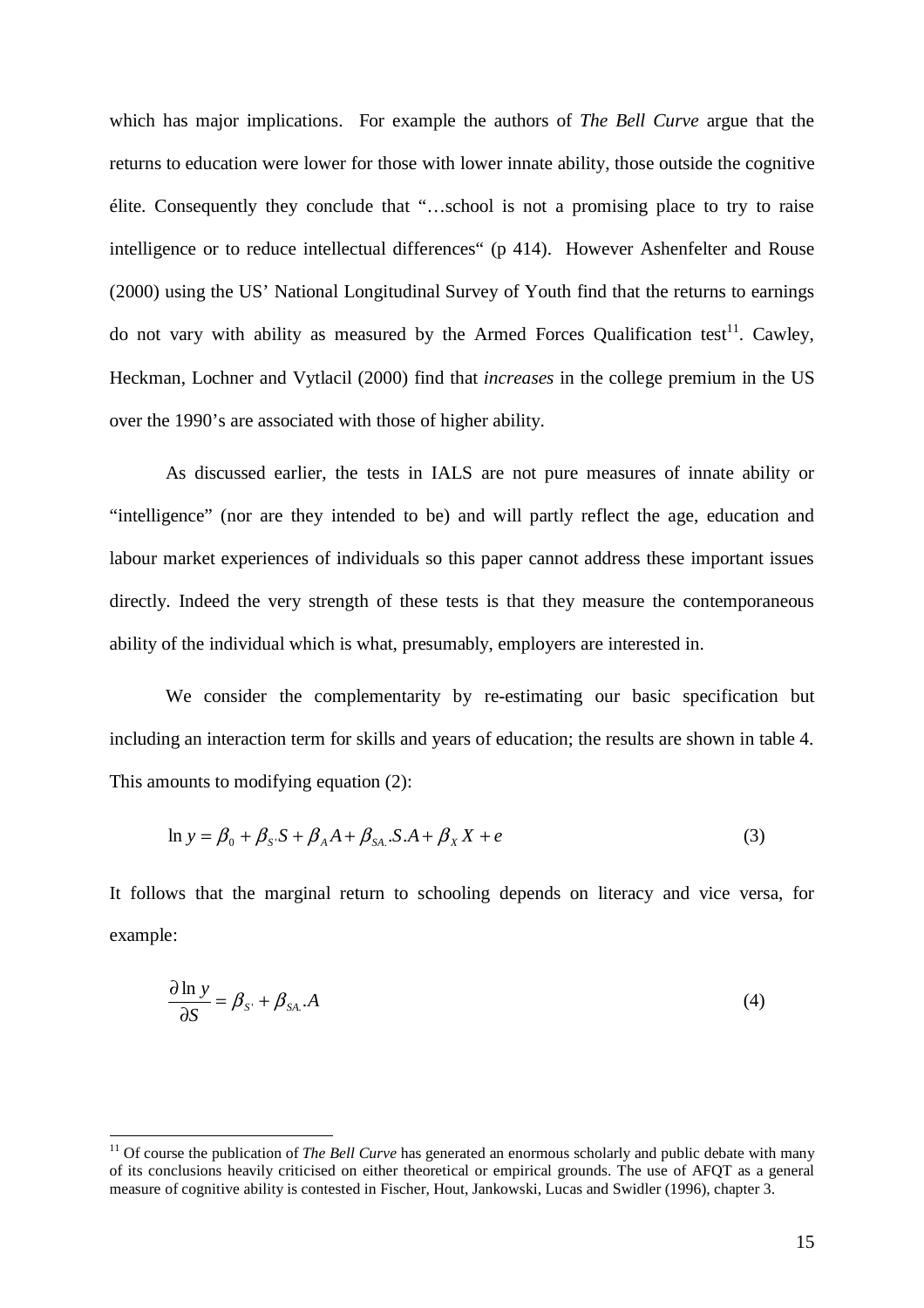If  $\beta_{SA} > 0$  the return to schooling increases with the skills level in which case skills and schooling are *complements*, each enhances the marginal (proportionate) effect of the other. If βSA<0 they are *substitutes*. By assuming log-linearity we are imposing a form of complementarity since even with no interaction term the marginal effect on the level (as opposed to the log) of each variable on the level depends on the other. For example rearranging (4) and setting  $β<sub>SA</sub>=0$  implies:

$$
\frac{\partial y}{\partial S} = \beta_{S} \cdot y(A, S, X \dots) \tag{5}
$$

There appears to be a general presumption that complementarity will prevail, or failing that, that the interaction should be zero. However it is not difficult to think of circumstances in which these two variables would be substitutes. Consider an employer who wants an employee to possess a set of skills some of which are imparted by formal schooling. If there is some upper-bound to the overall level of skill required then as the employee gets closer to this limit from one skill source then the marginal return to the other is likely to diminish. For example, an individual who has the required skills and formal education to be a bus-driver is unlikely to increase his productivity and hence his earnings in that occupation from gaining a university degree. The substitutability may only hold "locally", for a given job, since after some point additional human capital or skills may translate into a better job.

The estimates of the parameters of interest in equation (4) are presented in Table 3. Since the magnitude of the interaction parameter is very small (as schooling multiplied by skills is numerically large) we multiply the estimated  $\beta_{SA}$  (and its standard error) by 100. The first thing to note from Table 3 is that with the exception of English speaking Canada, German speaking Switzerland and the Czech Republic the interactions are not statistically significant. In the first two cases the interaction is positive but note that that the direct effects of schooling and skills now have *negative* coefficients. In principle, this could imply negative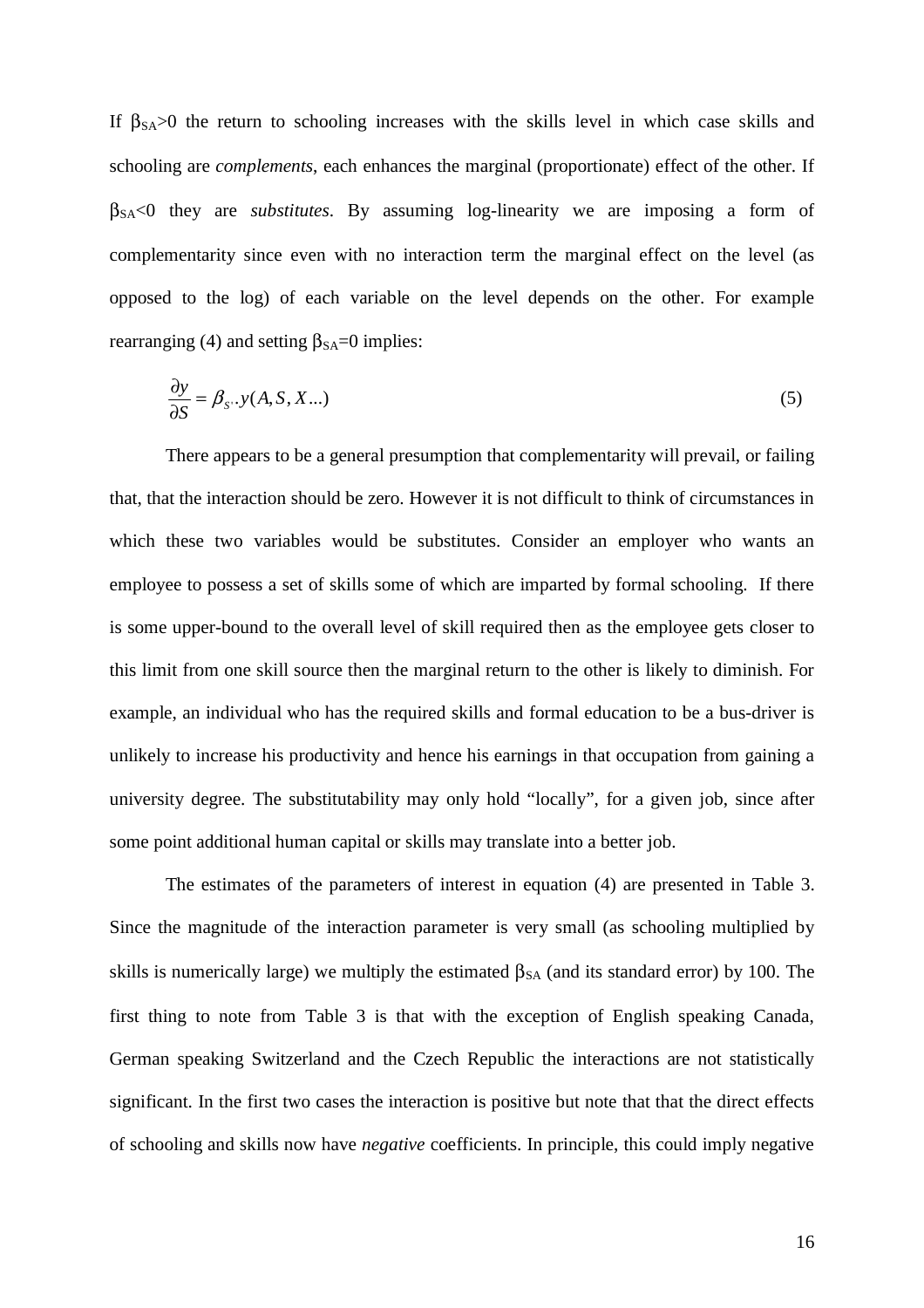marginal returns to education or skills but this only happens for values of the variables that are off the scale. What it does imply is a form of complementarity, high levels of each raises the return to the other. Only for the Czech Republic do we find evidence of substitutability.

#### [INSERT TABLE 3]

However given that many of the individual coefficients are not well determined it may be the case that the data is not informative enough to allow us to estimate all of the parameters precisely or maybe there is an interaction but it takes some other form<sup>12</sup>. Given that we expect the two variables to be correlated is not surprising. This issue is addressed by Cawley *et al* (2000) in the context of using AFQT. Essentially one is unlikely to see many individuals who have high education and low skill levels or vice versa. Therefore the interaction between the two may not be identified: assuming linearity as we have done "solves" the problem but may be a very strong assumption. This is not as likely to arise with the IALS skill measures precisely because they are taken later in life than traditional cognitive measures so it is quite possible to observe individuals with say low education but high skills. For example in Table 4 we show the proportion of a given skills quartile achieving a given level of education for Ireland and Hungary. One can see that in general there are relatively few observations in the "corners", Ireland is, to some extent, unusual because one observes a significant number in the highest skill level quartile who have quite low education.

[INSERT TABLE 4]

#### **5. Conclusions**

 $\overline{a}$ 

 This paper estimates the effects of basic (or cognitive) skills on individual earnings for a large number of countries. Wages are not the only mechanism through which functional

 $12$  Green and Riddell (2003) consider some alterative interactions for the Canadian data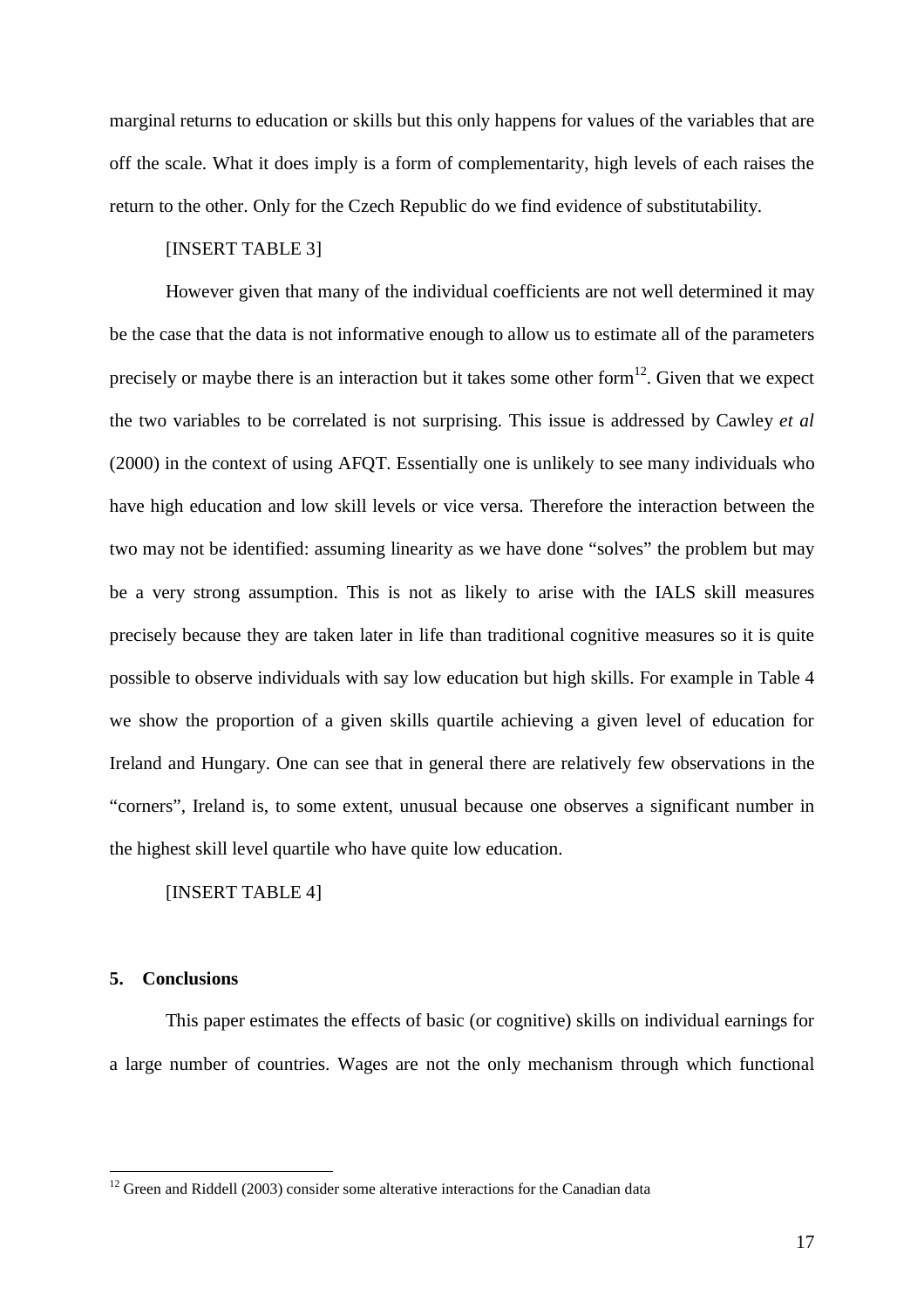literacy may affect an individuals labour market chances<sup>13</sup>. We have taken employment as given but it seems plausible that the probability of an individual being employed may also depend on their skills (Rivera-batiz (1992), Raudenbush & Kasim (1998), Ishikawa & Ryan (2002) for example). However, in general the study of the effect of the skills measured in these tests on economic behaviour, while growing rapidly, is in its relative infancy by comparison with our understanding of factors such as education, trade unions or training. Therefore we still have a lot to learn about how best to model the relationship.

Our empirical results may be summarized as follow: including measures of skills (or functional literacy) lowers the return to formal education in general and substantially in some countries. Turning to the estimated effect of functional literacy itself, the effects vary substantially across countries but in general are quite large. With the exception of Canada they are statistically significant. The returns to schooling and the returns to skills are not correlated so it is impossible to identify labour markets which place particular emphasis on human capital: this implies that basic skills and formal education are quite different.

 In most countries a one standard deviation increase in literacy increases wages by more than a year of schooling does. For some countries increasing an individual's skills level (literacy proficiency) from the  $25<sup>th</sup>$  percentile to the median has the equivalent effect on wages as around two years of education. Allowing for skills to have a non-linear effect on earnings presents a mixed picture. In most countries, being in the second quintile of the distribution generates a sizeable wage premium over the first. Movements within intermediate quintiles of skills do not always generate higher wages while for some countries there is a substantial wage premium to being at the top of the skills distribution.

 $\overline{a}$ 

 $^{13}$  Literacy is also likely to influence other outcomes, Denny (2003) shows using the same data that functional literacy is an important influence on an individual's social capital, measured as participation in voluntary and community activities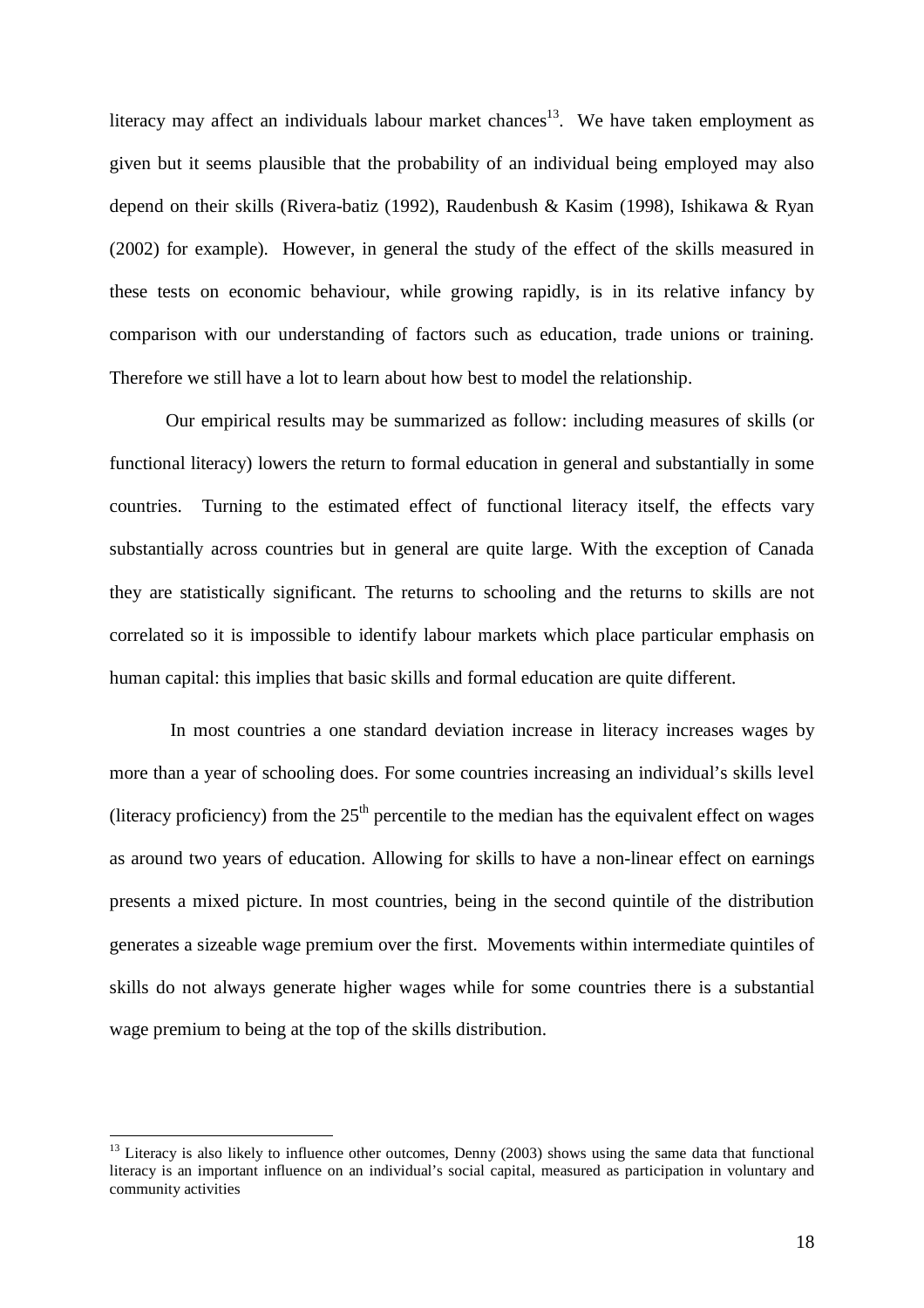We show that the additional earnings generated by moving from the  $25<sup>th</sup>$  to the  $50<sup>th</sup>$ percentile of the skills distribution is in some cases equivalent to that generated by over two years of schooling but in others it is much lower: less than a half year. This might indicate a policy option in the former countries that supports the ability of adult education to compensate for low formal education. In the latter set of countries with relatively high returns to schooling, it would appear particularly important to prevent individuals leaving school early. Clearly a number of important methodological and interpretive caveats should be placed around these simplistic policy conclusions – but at the very least the results suggest that a onesize-fits-all option may not exist.

Allowing for interactions between skills and education there is also a mixed picture. For most countries it is difficult to identify separately the direct and indirect effects and for many others the marginal return of each is independent of the other. For a small number of countries there is evidence of complementarity and in one case there is evidence that education and skills are to some extent substitutes.

Typically researchers have assumed in the absence of other data that the patterns one finds in a small number of countries, such as the US and Great Britain, hold more widely. One of the strengths of the IALS is that by having internationally comparable data for a large number of countries, it is possible to find these patterns. The very richness of the data implies that that there are many other angles that could have been explored. Nonetheless the results show that functional literacy has a vitally important but variable role to play in the determination of individual earnings.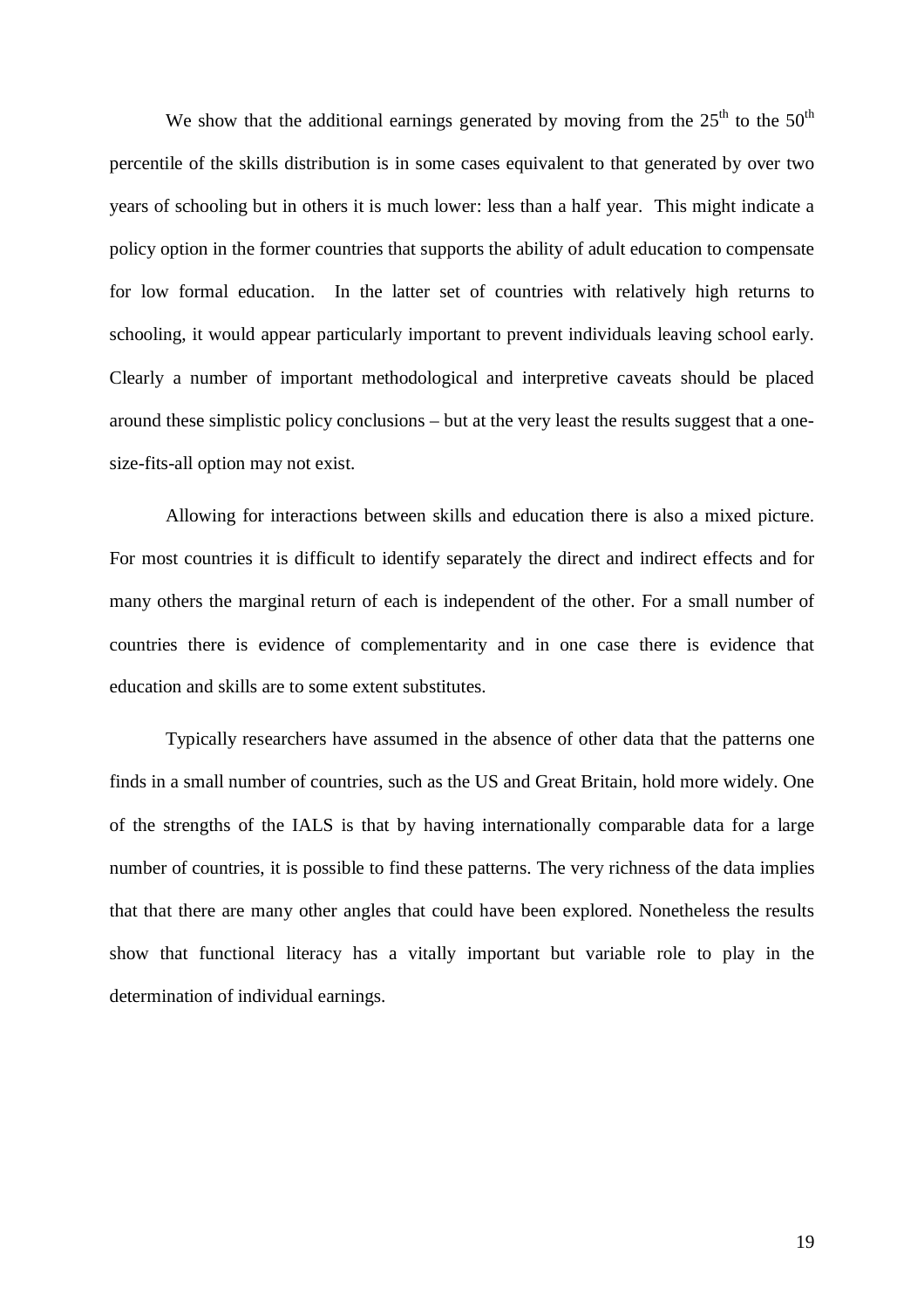### **References**

- Ashenfelter, O., & Rouse, C. (2000). Schooling, intelligence, and income in America. In K. Arrow, S. Bowles, & S. Durlauf (Eds.), *Meritocracy and economic inequality* (pp. 89- 117). Princeton, N.J: Princeton University Press.
- Blackburn, M.L., & Neumark, D. (1993). Omitted-ability bias and the increase in the return to schooling. *Journal of Labour Economics,* 11(3), 521-544.
- Blundell, R., Dearden, L., & Sianesi, B. (2003). Evaluating the impact of education on earnings in the UK: Models, methods and results from the NCDS. IFS working paper W03/20.
- Boissiere, M., Knight, J.B., & Sabot, R.H. (1985). Earnings, schooling, ability and cognitive skills. *American Economic Review*, 75(5), 1016-1030.
- Cawley, J., Conneely, K., Heckman, J., & Vytlacil, E. (1996). *Measuring the effects of cognitive ability.* NBER Working Paper 5645*.*
- Cawley, J., Heckman, J. Lochner, L., & Vytlacil, E. (2000). Understanding the role of cognitive ability in accounting for the recent rise in the economic return to education. In K. Arrow, S. Bowles, & S. Durlauf (Eds.), *Meritocracy and economic inequality* (pp. 231-265). Princeton, N.J: Princeton University Press.
- Blundell, R, Dearden, L. and Sianesi, B. (2003), "Evaluating the impact of education on earnings in the UK: models, methods and results from the NCDS", IFS WP 03/20
- Charette M.F. & Meng R. (1998) The determinants of literacy and numeracy, and the effects of literacy and numeracy on labour market outcomes, *Canadian Journal of Economics*, 31 (3) 495-517
- Denny, K., & Harmon, C. (2001). Testing for sheepskin effects in earnings equations: Evidence for 5 countries. *Applied Economics Letters*, 8(9), 635-37.
- Denny, K., Harmon C., & Lydon, R. (2002). *Cross-country evidence on the returns to education: Patterns and Explanations.* CEPR Discussion Paper 3199.
- Denny, K., Harmon, C., McMahon, D., & Redmond, S. (1999). Literacy and education in Ireland. *Economic and Social Review*, 30(3), 215-226.
- Denny, K. (2003). *The effects of human capital on social capital*, Institute for Study of Social Change, University College Dublin, working paper 2003/09
- Fischer, C.L., Hout, M., Jankowski, M.S., Lucas, S.R., Swidler, A., & Voss, K. (1996). *Inequality by design: Cracking the Bell Curve myth. Princeton, New Jersey: Princeton* University Press.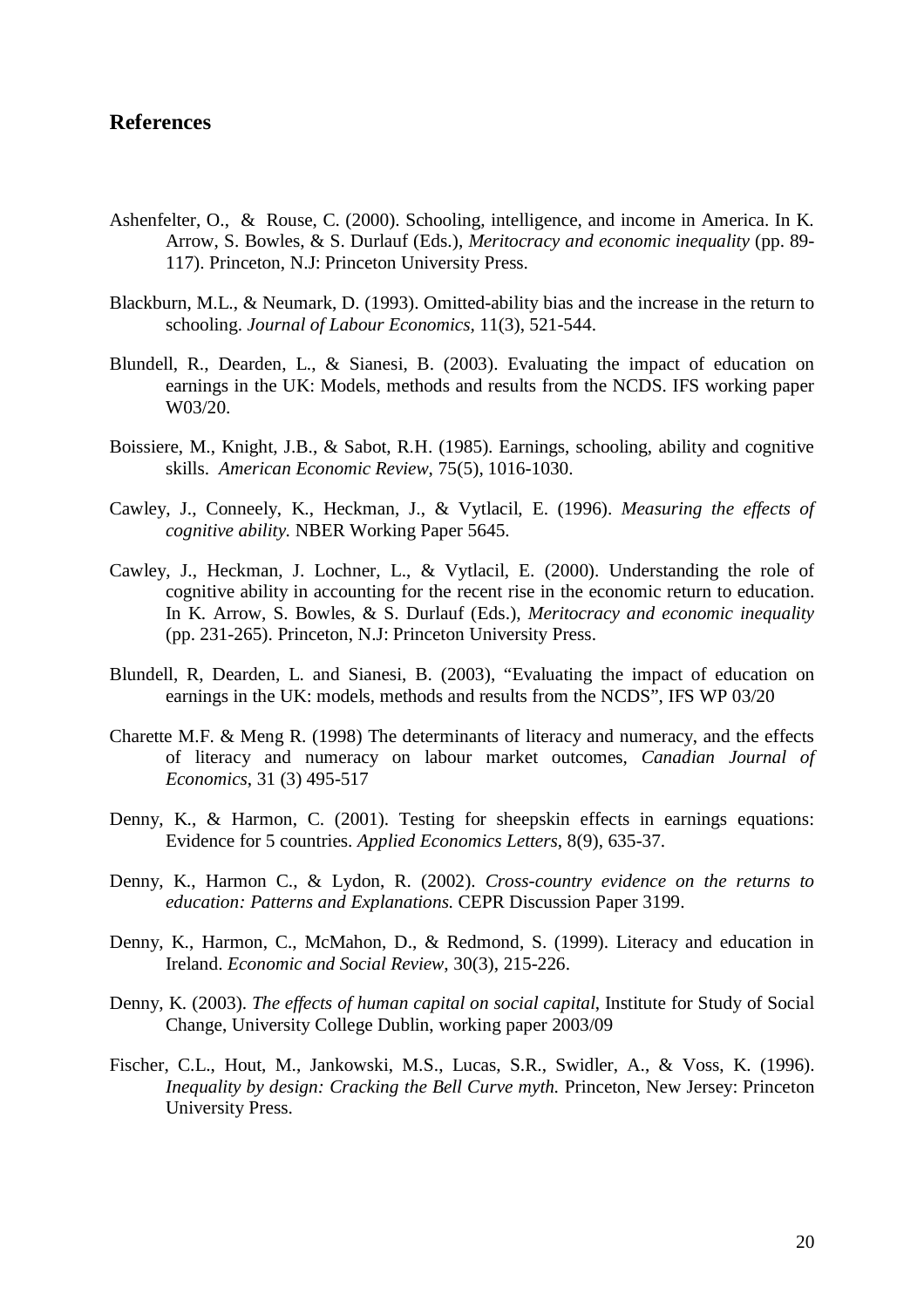Gardner, H. (1993) *Multiple intelligences: the theory in practice*., New York: Basic Books.

- Gould, W., & Sribney, W. (1999). *Maximum likelihood estimation with Stata®*. College Station, Texas: Stata Press.
- Green, D.A., & Riddell, W.C. (2003). Literacy and earnings: an investigation of the interaction of cognitive and unobserved skills in earnings generation. *Labour Economics,* 10(2), 165-184.
- Griliches, Z. (1977). Estimating the returns to schooling: Some econometric problems. *Econometrica*, 45(1), 1-22.
- Harmon, C., Oosterbeek, H., & Walker, I. (2003). The return to education: Microeconomics. *Journal of Economic Surveys,* 17(2), 115-155.
- Heckman J., Lochner L. & Todd P (2003) Fifty years of Mincer earnings regressions, NBER Working paper 9732
- Hansen K., Heckman J. & K.J Mullen (2003) The effect of schooling and ability on achievement test scores, NBER Working Paper 9881
- Herrnstein, R., & Murray, C. (1994). *The Bell Curve*. New York: Free Press.
- Ishikawa M. & Ryan D. (2002) Schooling, basic skills and economic outcomes, *Economics of Education Review*, 21, 231-243
- Krueger, A.B., & Lindahl, M. (1999). Education for growth in Sweden and the world. S*wedish Economic Policy Review*, 6(2), 289-339.
- Krussel, P., Ohanian, L.E., Rios-Rull, J-V., & Violante, G.L. (2000). Capital skill complementarity and inequality: A macroeconomic analysis. *Econometrica*, 68(5), 1029-1058.
- McIntosh S. & Vignoles A. (2001). Measuring and assessing the impact of basic skills on labour market outcomes, *Oxford Economics Papers* , 3, 453-481
- McManus, I.C. & C.G.N. Mascie-Taylor (1983). Biosocial correlates of cognitive abilities. *Journal of Biosocial Science*, 15, 289-306.
- Mincer, J. (1974). S*chooling, experience and earnings*. New York: Columbia University Press.
- O.E.C.D. & H.D.R.C. (1997). *Literacy Skills for the Knowledge Society*. Paris: OECD.
- Pryor, F.L., & Schaeffer, D. (1999). *Who's not working and why: Employment, cognitive skills, wages and the changing U.S. labor market*. Cambridge: Cambridge University Press.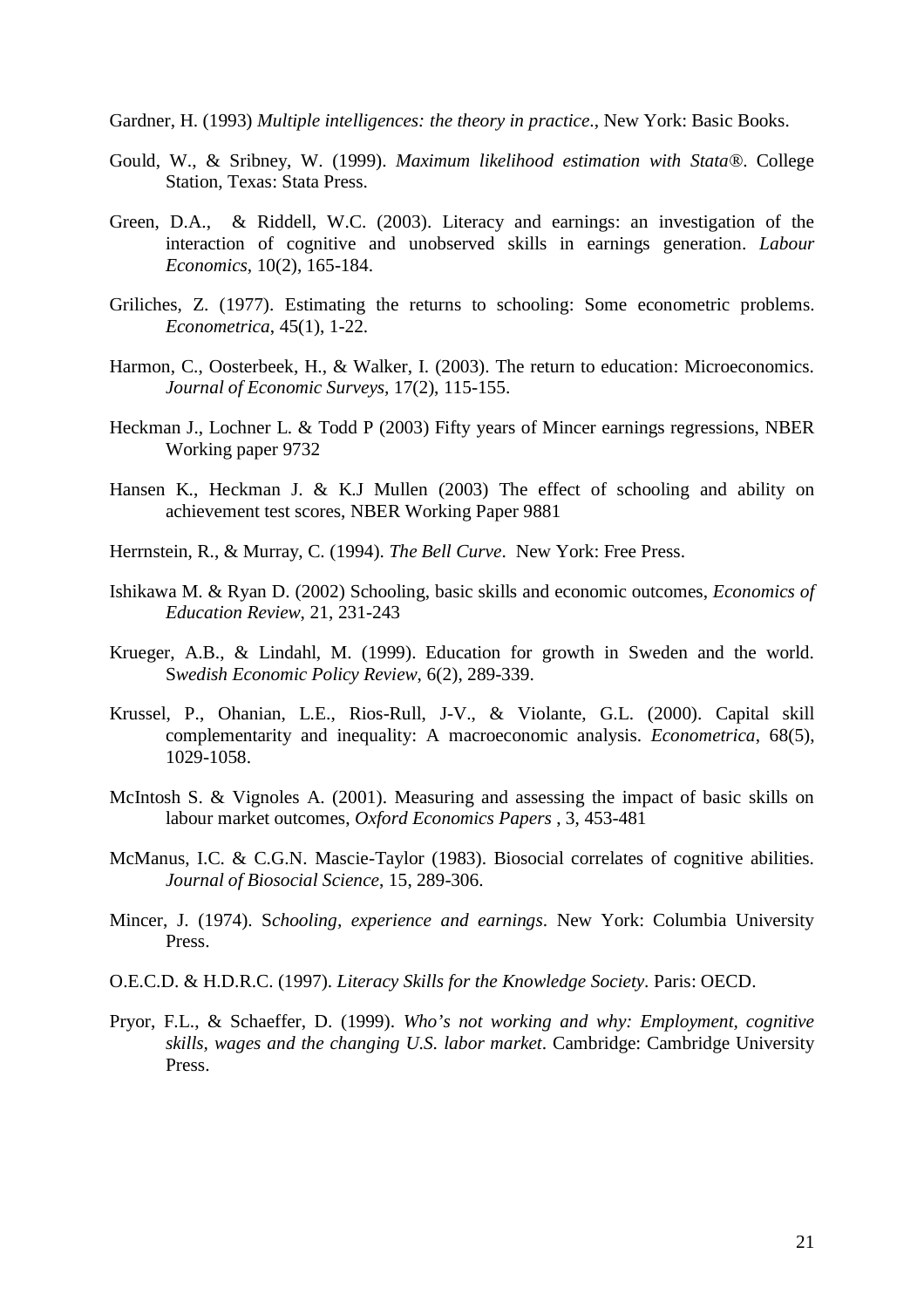- Raudenbush, S.W., & Kasim, R.M. (1998). Cognitive skills and economic inequality: From the National Adult Literacy Survey. *Harvard Educational Review*, 68(1), 33-79.
- Reder, S. (1998). Dimensionality and constructive validity of the NALS assessment. In M.C. Smith (Ed.), *Literacy for the twenty-first century: Research, policy, practices and the National Adult Literacy Survey* (pp. 37-57). Westport, CT: Praegar.
- Rivera-Batiz, F.L. (1992). Quantitative literacy and the likelihood of employment among young adults in the United States. *Journal of Human Resources*, 27(2), 313-328.
- Stewart, M.B. (1983). On least squares estimation when the dependent variable is grouped. *Review of Economic Studies*, 50(4), 737-753.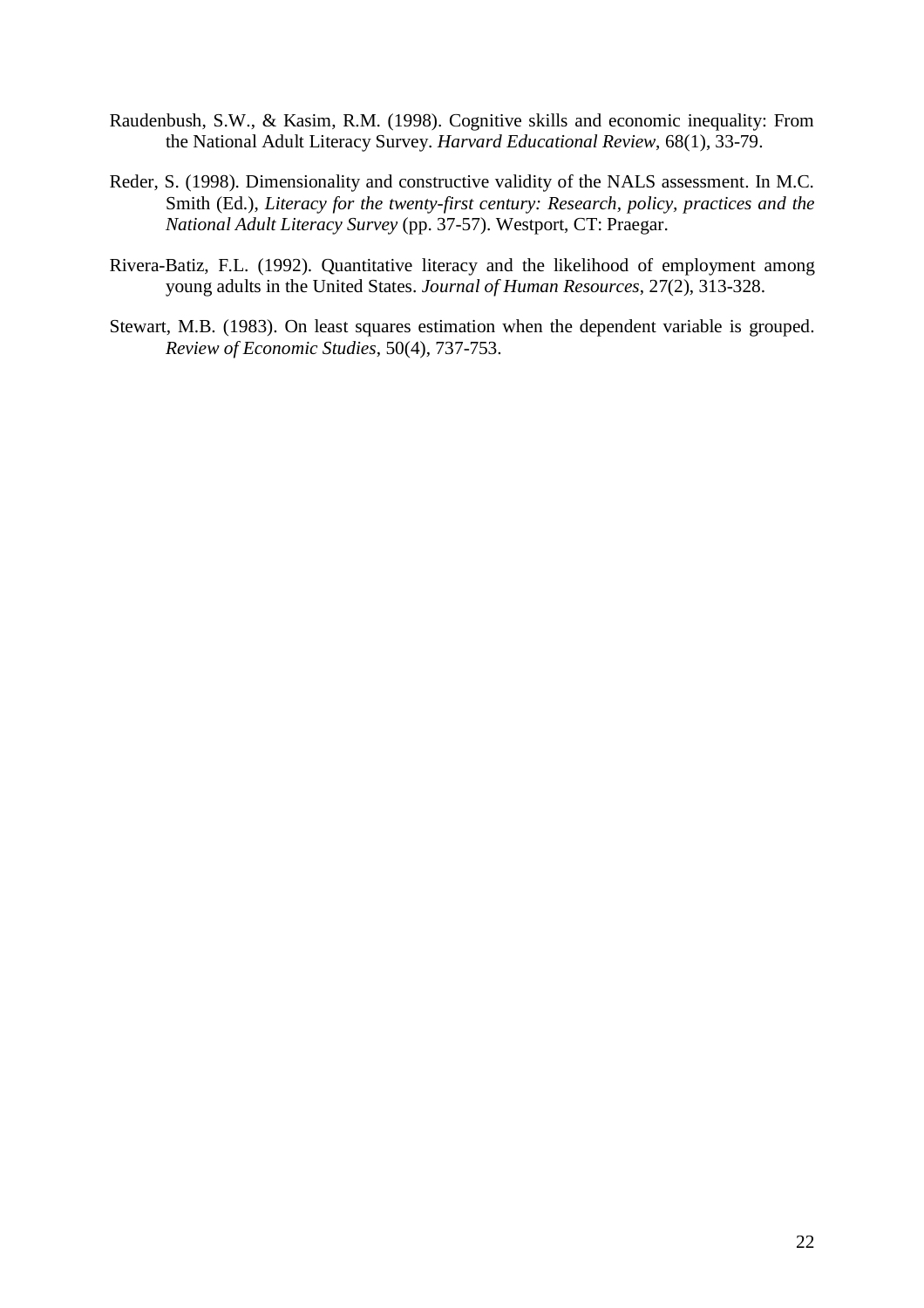# *Table 1: Descriptive statistics:*

|                       | <b>Whole Sample</b> |           | <b>Working Sample</b> |           |  |  |
|-----------------------|---------------------|-----------|-----------------------|-----------|--|--|
|                       |                     |           |                       |           |  |  |
|                       |                     |           |                       |           |  |  |
|                       | Mean:               | Std. Dev: | Mean:                 | Std. Dev: |  |  |
| Age                   | 35.94               | 11.89     | 36.62                 | 11.89     |  |  |
| Schooling             | 12.90               | 3.34      | 12.91                 | 3.34      |  |  |
| Literacy/Skills       | 283.61              | 55.79     | 287.28                | 55.79     |  |  |
| Age Intervals:        |                     |           |                       |           |  |  |
| 15 years of age       | 0.07                | 2.58      | 0                     | 0.00      |  |  |
| $16 - 25$             | 18.28               | 38.65     | 13.61                 | 34.00     |  |  |
| $26 - 35$             | 26.12               | 19.39     | 28.78                 | 45.00     |  |  |
| $36 - 45$             | 44.65               | 27.50     | 28.92                 | 45.00     |  |  |
| $46 - 55$             | 43.93               | 39.53     | 21.25                 | 41.00     |  |  |
| $56 - 65$             | 8.50                | 27.88     | 7.45                  | 26.00     |  |  |
| 66 or older           | 0.15                | 3.85      | $\mathbf 0$           | 0.00      |  |  |
| Woman:                | 45.55               | 49.80     | 44.17                 | 49.80     |  |  |
| Rural:                | 30.30               | 45.96     | 30.64                 | 45.96     |  |  |
| Immigrant:            | 8.12                | 27.31     | 8.16                  | 27.31     |  |  |
| Father's Education:   |                     |           |                       |           |  |  |
| No schooling/isced 0: | 7.32                | 26.00     | 6.88                  | 25.00     |  |  |
| isced 1:              | 23.11               | 42.00     | 22.97                 | 42.00     |  |  |
| isced 2:              | 31.51               | 46.00     | 33.18                 | 47.00     |  |  |
| isced 3:              | 23.44               | 42.00     | 23.54                 | 42.00     |  |  |
| isced 5:              | 5.25                | 22.00     | 5.02                  | 22.00     |  |  |
| isced 6/7:            | 9.38                | 29.00     | 8.41                  | 28.00     |  |  |
|                       |                     |           |                       |           |  |  |
| Sample size           | 32,021              |           | 25,407                |           |  |  |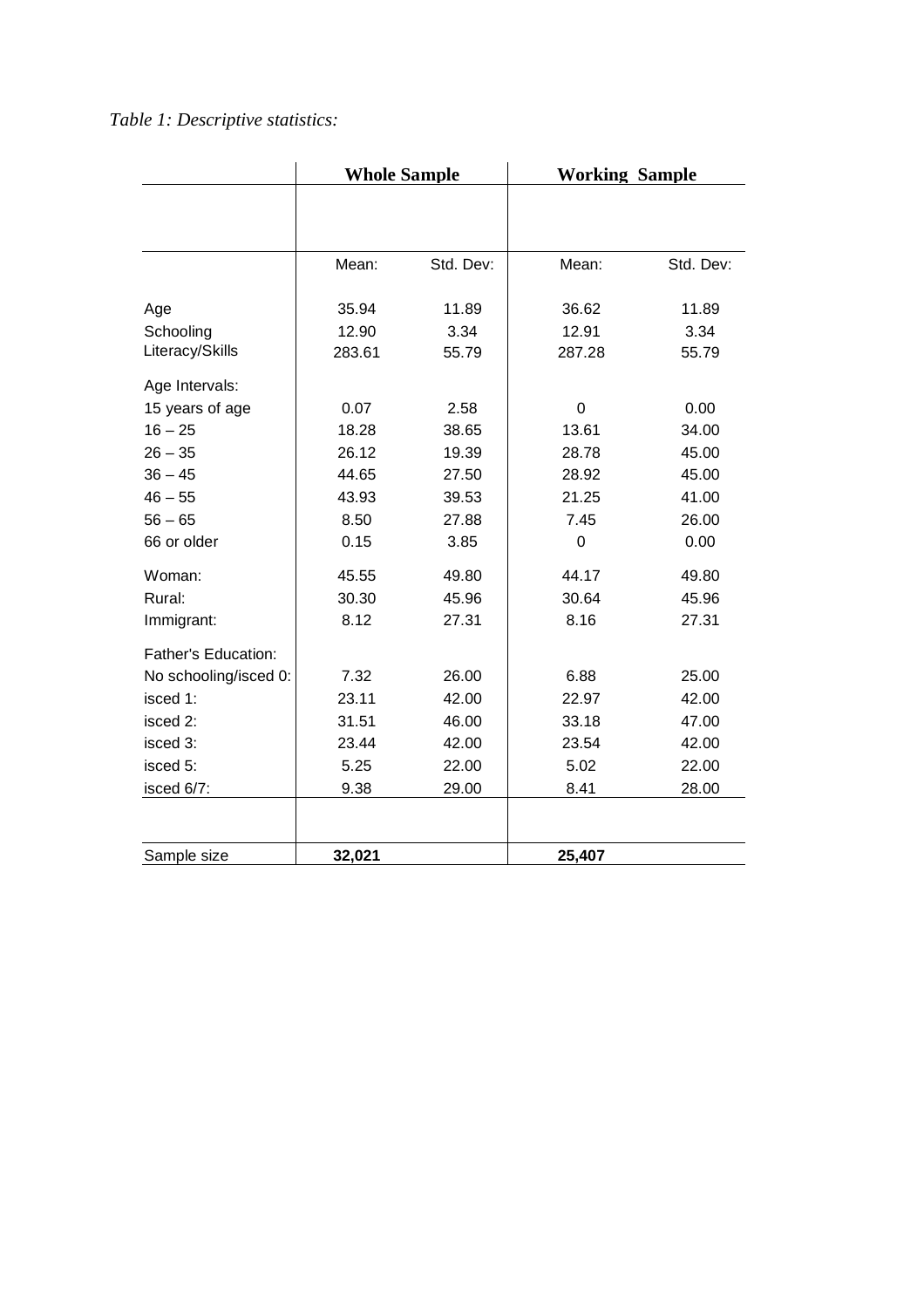|                         | Return to<br>Schooling<br>$\beta$ s (1) | Error  | Standard Return to Standard<br>Schooling<br>$\beta_{\mathcal{S}^*}$<br>(2) | Error  | $\beta$ s - $\beta$ s | Return to Standard<br><b>Skills</b><br>$\beta_A$<br>(3) | Error  | Return to<br><b>Skills</b><br>(Normalised)<br>$\beta_{AN}$ | Standard<br>Error |
|-------------------------|-----------------------------------------|--------|----------------------------------------------------------------------------|--------|-----------------------|---------------------------------------------------------|--------|------------------------------------------------------------|-------------------|
| Belgium                 | 0.0720                                  | 0.0087 | 0.0570                                                                     | 0.0100 | 0.0150                | 0.1930                                                  | 0.0611 | 0.0960                                                     | 0.0304            |
| Canada<br>(Enalish)     | 0.0660                                  | 0.0171 | 0.0520                                                                     | 0.0176 | 0.0140                | 0.1410                                                  | 0.0986 | 0.0820                                                     | 0.057             |
| Canada<br>(French)      | 0.1070                                  | 0.0286 | 0.0880                                                                     | 0.0461 | 0.0190                | 0.1830                                                  | 0.2473 | 0.0960                                                     | 0.129.            |
| Chile                   | 0.0820                                  | 0.0086 | 0.0600                                                                     | 0.0103 | 0.0220                | 0.2440                                                  | 0.0683 | 0.1310                                                     | 0.0367            |
| Czech                   | 0.1190                                  | 0.0121 | 0.0990                                                                     | 0.0127 | 0.0200                | 0.2660                                                  | 0.0721 | 0.1170                                                     | 0.031             |
| Denmark                 | 0.0590                                  | 0.0051 | 0.0470                                                                     | 0.0058 | 0.0120                | 0.1970                                                  | 0.0440 | 0.0740                                                     | 0.0165            |
| Finland                 | 0.0450                                  | 0.0055 | 0.0340                                                                     | 0.0059 | 0.0110                | 0.2060                                                  | 0.0425 | 0.0820                                                     | 0.0169            |
| Germany                 | 0.0540                                  | 0.0104 | 0.0490                                                                     | 0.0106 | 0.0050                | 0.1310                                                  | 0.0682 | 0.0530                                                     | 0.0276            |
| Great Britain           | 0.1000                                  | 0.0093 | 0.0780                                                                     | 0.0094 | 0.0220                | 0.2600                                                  | 0.0455 | 0.1370                                                     | 0.024(            |
| Hungary                 | 0.0860                                  | 0.0120 | 0.0720                                                                     | 0.0131 | 0.0140                | 0.1860                                                  | 0.0845 | 0.0790                                                     | 0.0359            |
| Ireland                 | 0.0790                                  | 0.0091 | 0.0540                                                                     | 0.0096 | 0.0250                | 0.3180                                                  | 0.0477 | 0.1680                                                     | 0.0252            |
| Italy                   | 0.0520                                  | 0.0071 | 0.0360                                                                     | 0.0082 | 0.0160                | 0.1950                                                  | 0.0519 | 0.1080                                                     | 0.0287            |
| Netherlands             | 0.0440                                  | 0.0061 | 0.0300                                                                     | 0.0066 | 0.0140                | 0.3280                                                  | 0.0547 | 0.1290                                                     | 0.0215            |
| New<br>Zealand          | 0.0580                                  | 0.0086 | 0.0410                                                                     | 0.0094 | 0.0170                | 0.2440                                                  | 0.0471 | 0.1180                                                     | 0.0228            |
| Northern<br>Ireland     | 0.1110                                  | 0.0098 | 0.0900                                                                     | 0.0104 | 0.0210                | 0.2640                                                  | 0.0461 | 0.1450                                                     | 0.025             |
| Norway                  | 0.0600                                  | 0.0060 | 0.0480                                                                     | 0.0067 | 0.0120                | 0.1720                                                  | 0.0489 | 0.0670                                                     | 0.0190            |
| Slovenia                | 0.1540                                  | 0.0134 | 0.1380                                                                     | 0.0146 | 0.0160                | 0.1530                                                  | 0.0591 | 0.0860                                                     | 0.0332            |
| Sweden                  | 0.0360                                  | 0.0066 | 0.0280                                                                     | 0.0069 | 0.0080                | 0.1790                                                  | 0.0442 | 0.0810                                                     | 0.020(            |
| Switzerland<br>(French) | 0.0480                                  | 0.0088 | 0.0380                                                                     | 0.0092 | 0.0100                | 0.2120                                                  | 0.0682 | 0.0890                                                     | 0.0286            |
| Switzerland<br>(German) | 0.0530                                  | 0.0111 | 0.0340                                                                     | 0.0119 | 0.0190                | 0.2900                                                  | 0.0730 | 0.1460                                                     | 0.0368            |
| USA                     | 0.0890                                  | 0.0081 | 0.0620                                                                     | 0.0088 | 0.0270                | 0.2980                                                  | 0.0440 | 0.1760                                                     | 0.0260            |

# *Table 2: Estimated return to schooling, skills and respective standard errors:*

Controls used in regressions: female, rural, immigrant, & dummies for father's education using ISCED levels.

(1) Not controlling for skills

(2) Controlling for skills

(3) Skills in units of 100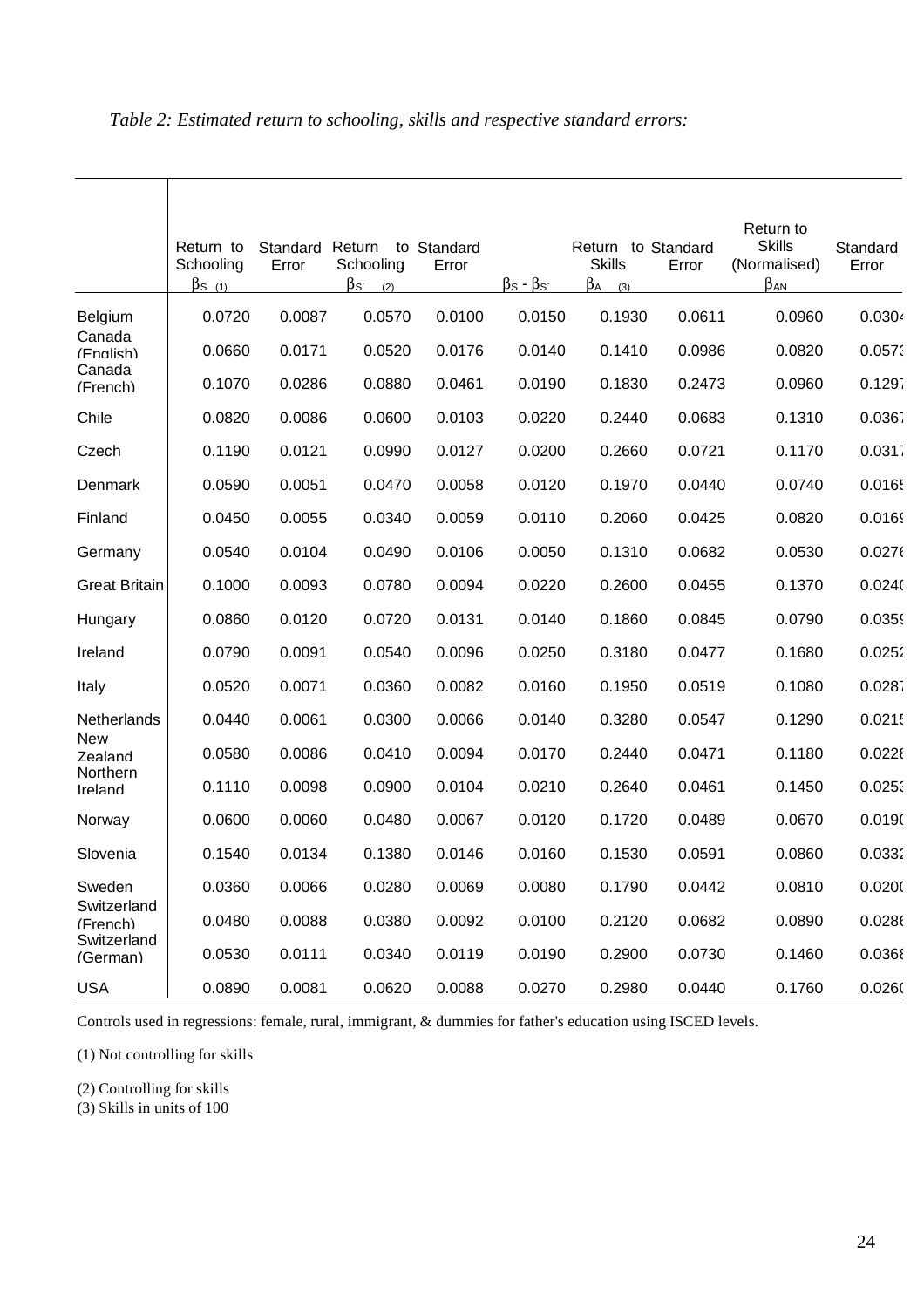|                      | Schooling:  | Standard | Skills:   | Standard  | Interaction: | Standard |
|----------------------|-------------|----------|-----------|-----------|--------------|----------|
|                      | $\beta_{S}$ | Error:   | $\beta_A$ | Error:    | $\beta_{AS}$ | Error:   |
| Belgium              | 0.0615      | 0.0371   | 0.2118    | 0.1630    | $-0.1516$    | 1.2633   |
| Canada (English)     | $-0.0763$   | 0.0652   | $-0.3875$ | 0.2808    | 4.3798       | 2.0856   |
| Canada (French)      | 0.1809      | 0.1533   | 0.5559    | 0.4211    | $-3.3431$    | 4.5177   |
| Chile                | 0.0645      | 0.0304   | 0.2626    | 0.1375    | $-0.1946$    | 1.2975   |
| Czech                | 0.2568      | 0.0859   | 0.9120    | 0.3648    | $-5.2108$    | 2.8319   |
| Denmark              | $-0.0090$   | 0.0348   | $-0.0301$ | 0.1503    | 1.9117       | 1.1657   |
| Finland              | 0.0707      | 0.0345   | 0.3496    | 0.1382    | $-1.2241$    | 1.1334   |
| Germany              | $-0.0054$   | 0.0676   | $-0.0723$ | $-0.2678$ | 1.7906       | 2.3874   |
| <b>Great Britain</b> | 0.0927      | 0.0515   | 0.3163    | 0.2067    | $-0.4719$    | 1.6855   |
| Hungary              | 0.0132      | 0.0601   | $-0.0883$ | 0.2848    | 2.2240       | 2.2020   |
| Ireland              | 0.1222      | 0.0433   | 0.5624    | 0.1524    | $-2.3969$    | 1.4615   |
| Italy                | 0.0648      | 0.0272   | 0.2937    | 0.1023    | $-1.0910$    | 0.9919   |
| Netherlands          | 0.0935      | 0.0354   | 0.5774    | 0.1484    | $-2.1426$    | 1.1903   |
| New Zealand          | $-0.0045$   | 0.0567   | 0.0612    | 0.2039    | 1.5335       | 1.8042   |
| Northern Ireland     | 0.1596      | 0.0585   | 0.5457    | 0.2293    | $-2.3076$    | 1.8610   |
| Norway               | $-0.0103$   | 0.0357   | $-0.0439$ | 0.1371    | 1.9209       | 1.1503   |
| Slovenia             | 0.0794      | 0.0481   | $-0.0972$ | 0.1984    | 2.3573       | 1.8561   |
| Sweden               | 0.0454      | 0.0355   | 0.2413    | 0.1277    | $-0.5688$    | 1.1375   |
| Switzerland (French) | 0.0707      | 0.0462   | 0.3464    | 0.2074    | $-1.1386$    | 1.6266   |
| Switzerland (German) | $-0.0426$   | 0.0374   | $-0.0218$ | 0.1680    | 2.8052       | 1.3684   |
| <b>USA</b>           | 0.0188      | 0.0285   | 0.0960    | 0.1315    | 1.4949       | 0.9461   |

*Table 3 Returns to schooling, skills and an interaction term with respective standard errors:* 

**Note:** The numbers in the last two columns have been multiplied by 100.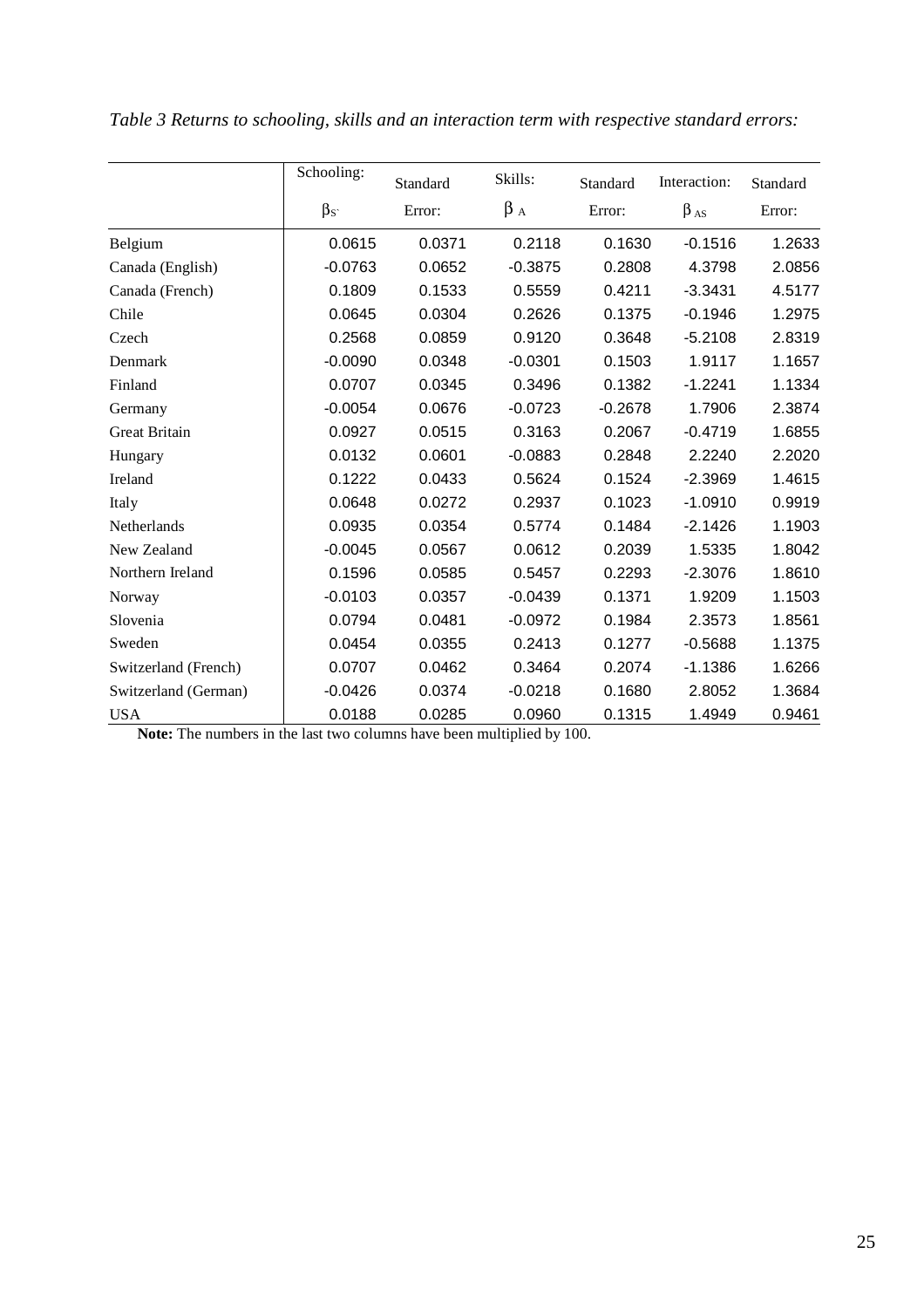|                                | Ireland: |                |       |                | Hungary: |                |       |                |
|--------------------------------|----------|----------------|-------|----------------|----------|----------------|-------|----------------|
| <b>Schooling:</b>              | Q1       | Q <sub>2</sub> | Q3    | Q <sub>4</sub> | Q1       | Q <sub>2</sub> | Q3    | Q <sub>4</sub> |
| 5 to 9 years<br>10 to 12 years | 59.53    | 32.68          | 22.96 | 9.73           | 31.28    | 14.23          | 7.32  | 2.44           |
|                                | 31.52    | 49.81          | 49.81 | 38.52          | 51.85    | 58.54          | 58.13 | 31.3           |
| 14 to 17 years                 | 8.17     | 16.34          | 24.9  | 42.41          | 13.99    | 21.95          | 24.8  | 44.31          |
| $16 + years$                   | 0.78     | 1.17           | 2.33  | 9.34           | 2.88     | 5.28           | 9.76  | 21.95          |

*Table 4: Cross tabulation of schooling by quartiles of skill level for 2 countries:*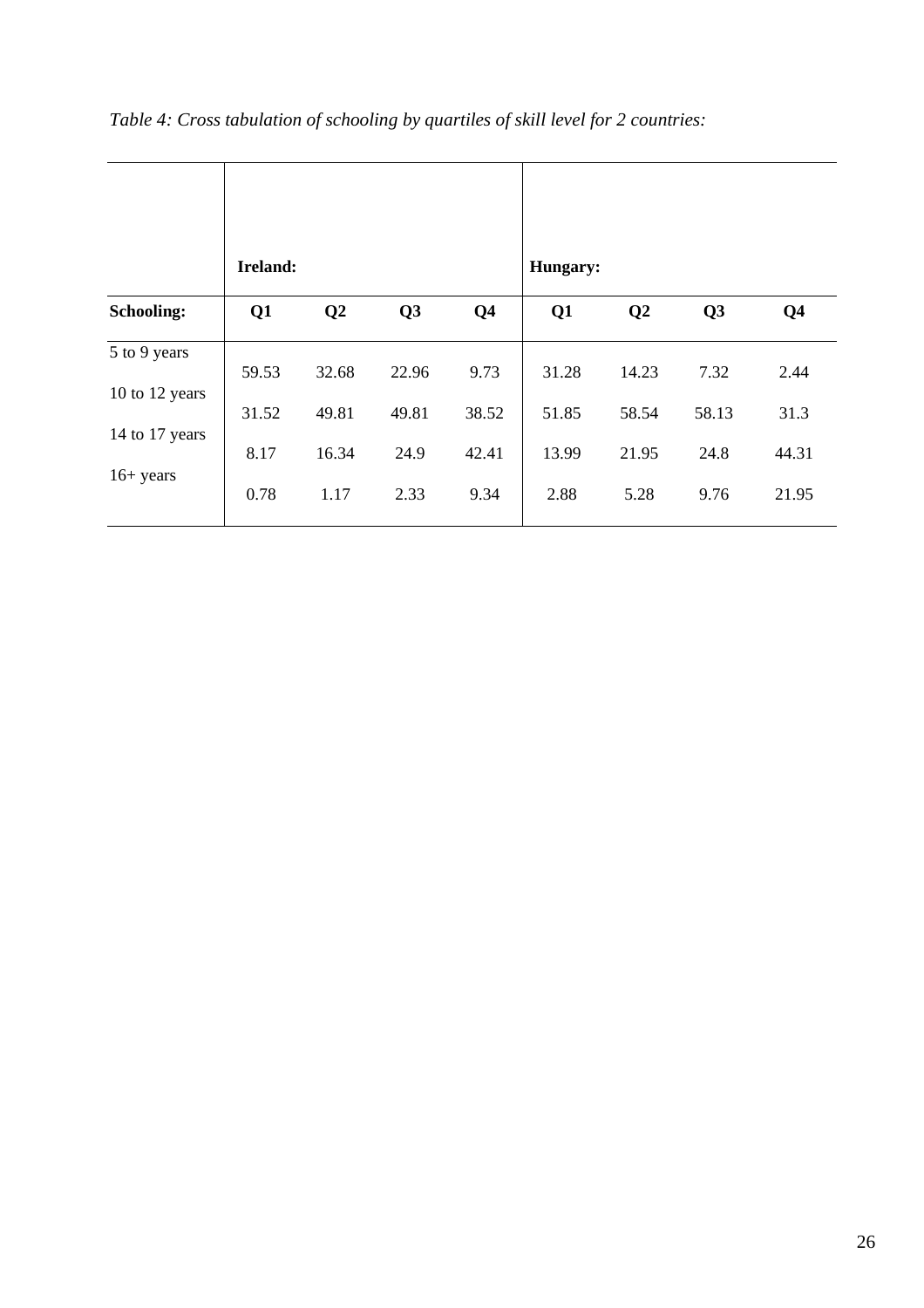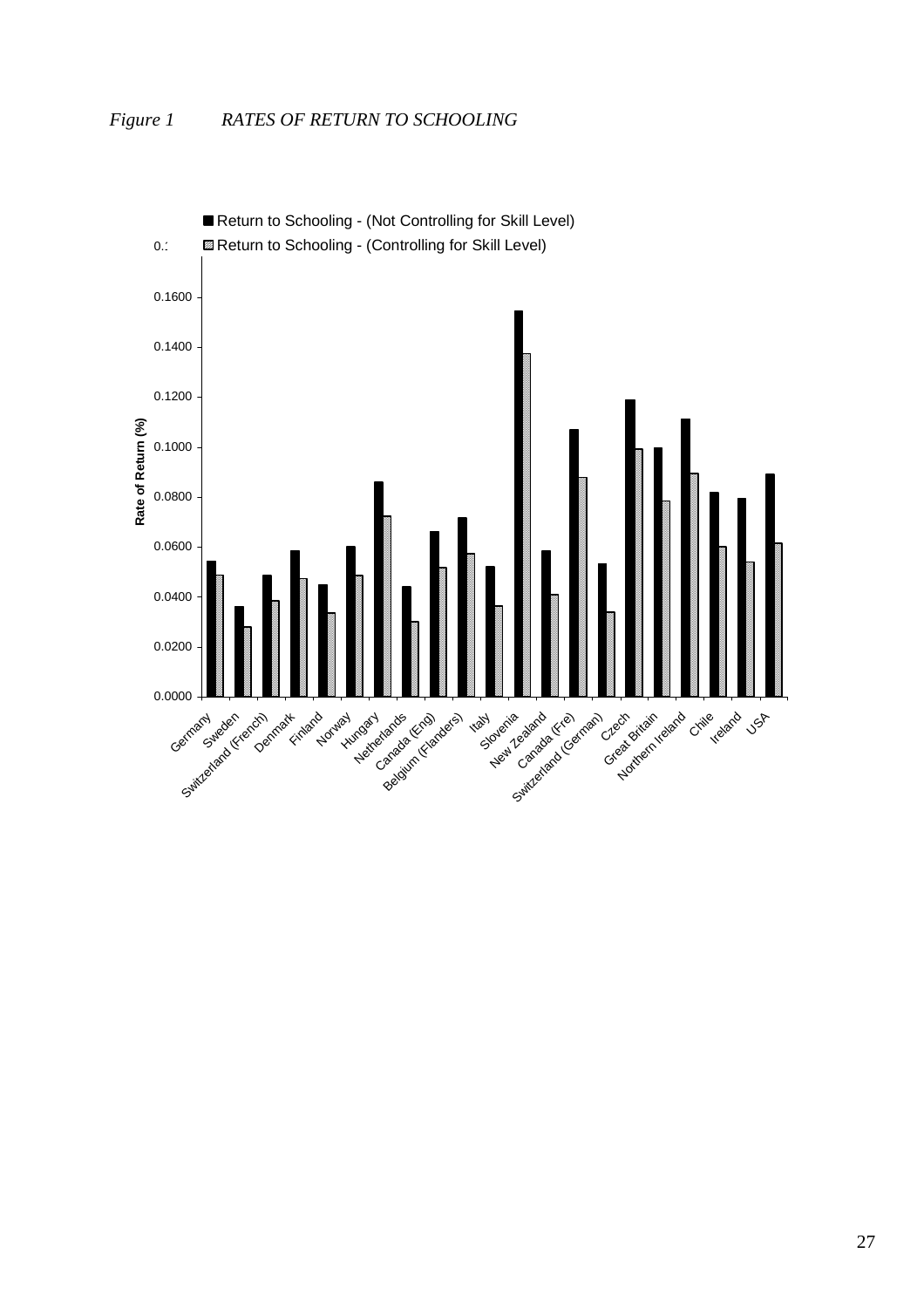

Note: This figure shows  $β_{AN}$  from Table 2 relative to the left hand axis and  $β_s$ ' relative to the right hand axis.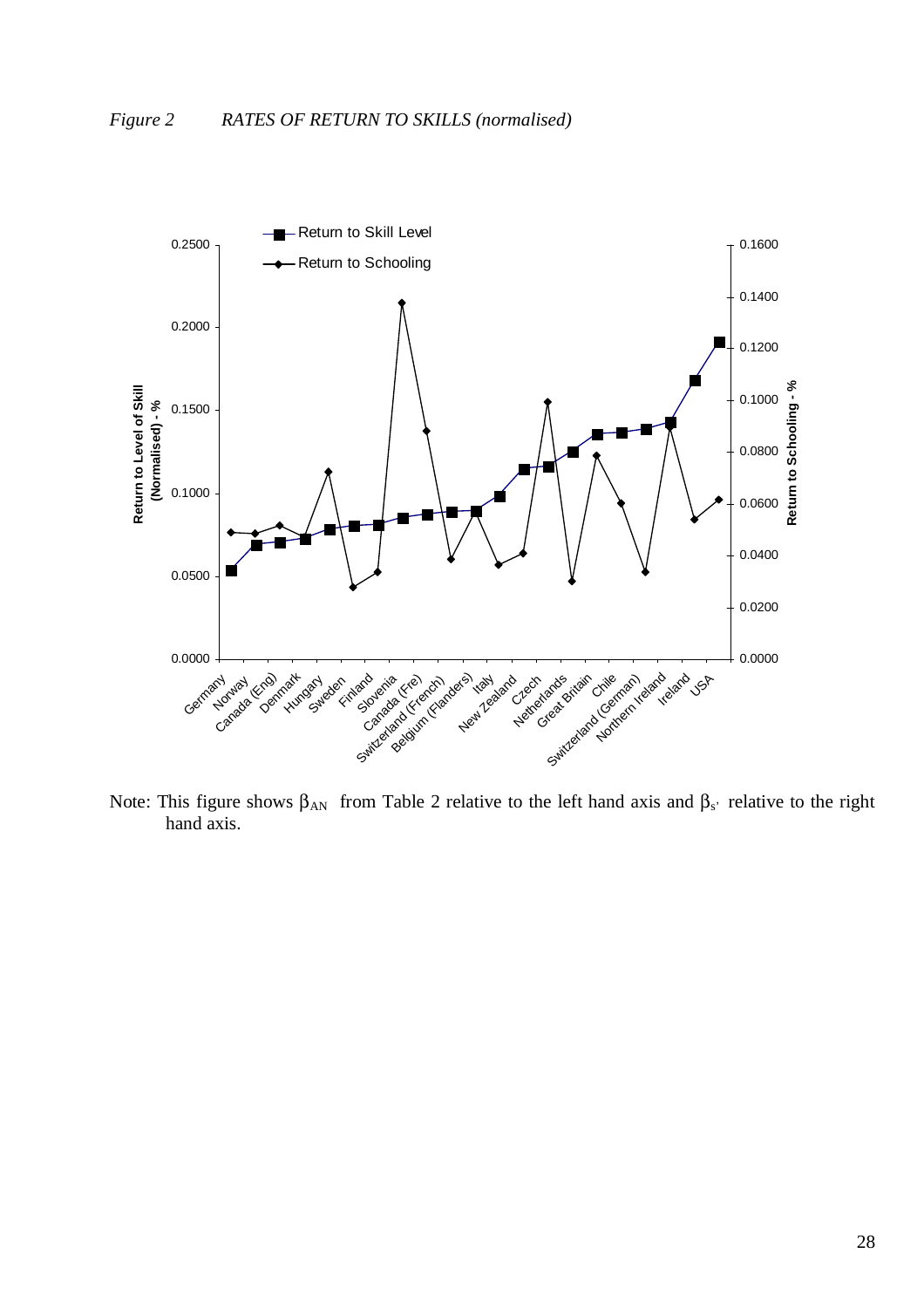*Figure 3: YEARS OF SCHOOLING EQUIVALENT TO MOVE FROM 25TH TO 50TH PERCENTILE OF THE SKILLS DISTRIBUTION* 



Note: The graph above solves for S in the equation below, where S is the number of years schooling of an individual and Q<sub>50</sub> and Q<sub>25</sub> are the 50<sup>th</sup> and 25<sup>th</sup> percentile of the skills measure respectively. β<sub>S</sub> and  $\beta_A$  are the estimated returns for each country taken from Table 2 as described in equation (2).  $\beta_{S} S = \beta_{A} (Q_{50} - Q_{25})$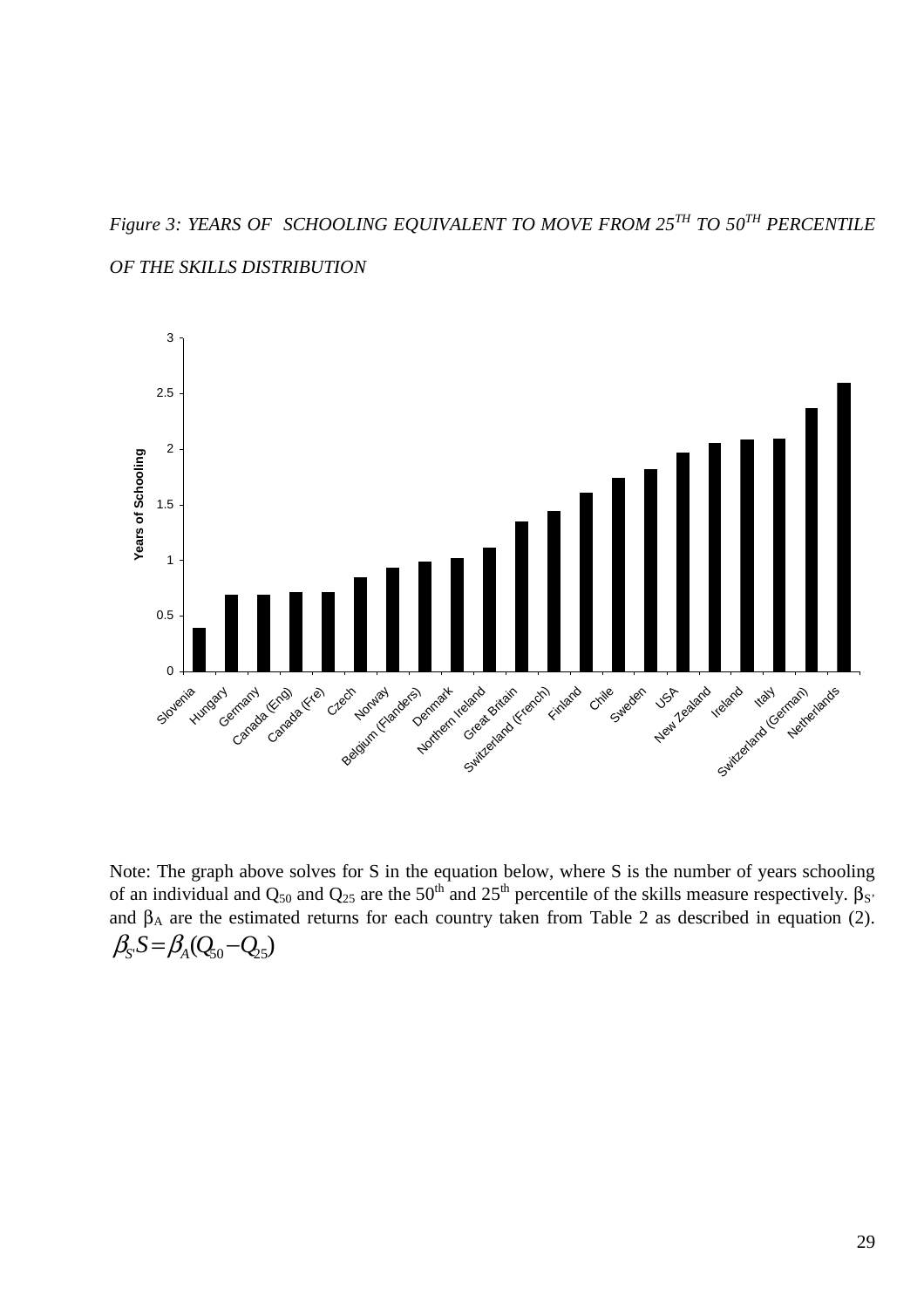



Note: The graphs show the estimated coefficient on a dummy variable representing the quintile of the skills distribution of an individual. The vertical access represents the proportionate effect on wages i.e.  $0.1 = 10\%$ Note: The graphs show the estimated coefficient on a dummy variable representing the quintile of the skills distribution of an individual. The vertical access represents the proportionate effect on wages i.e. 0.1= 10%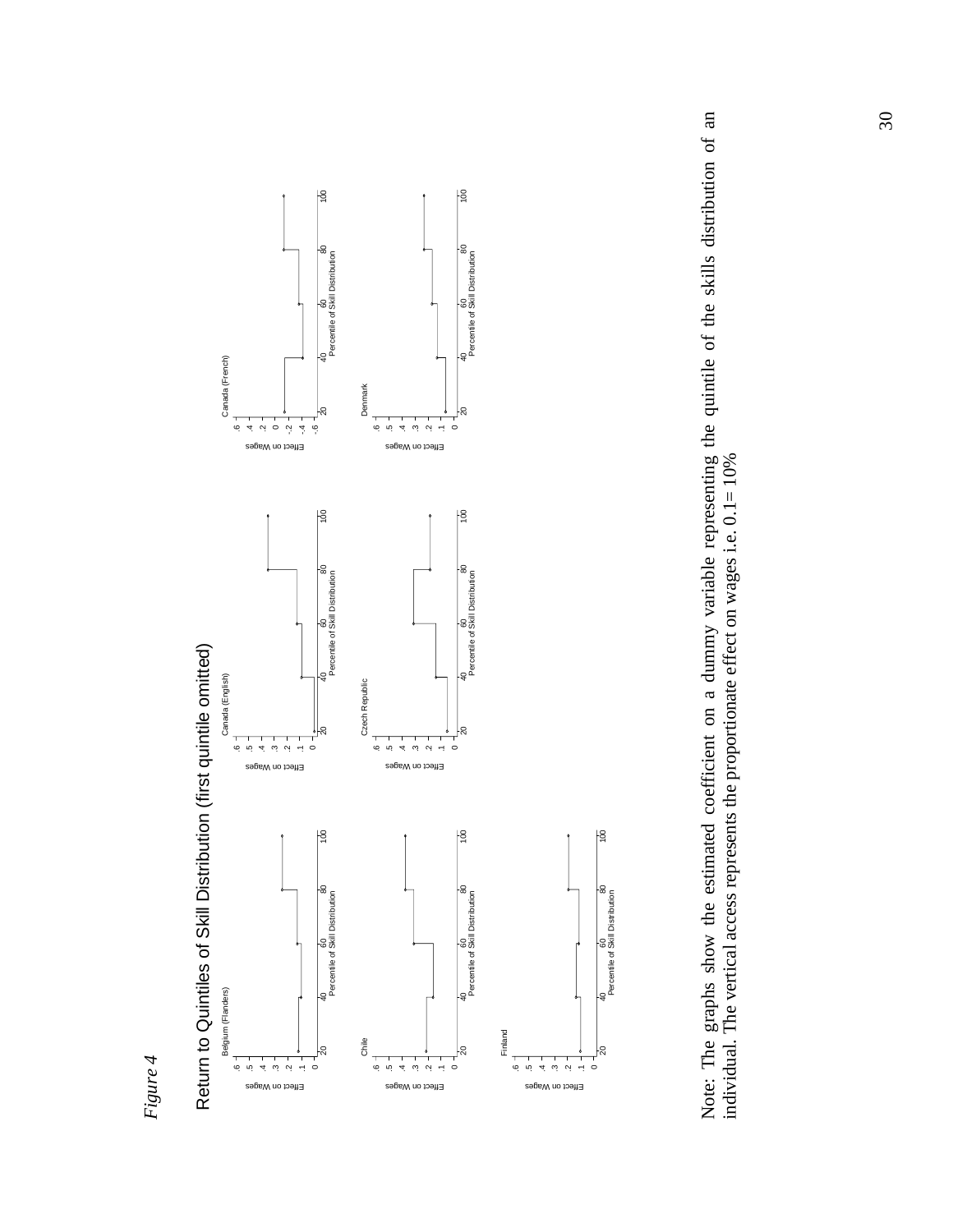





Percentile of Skill Distribution